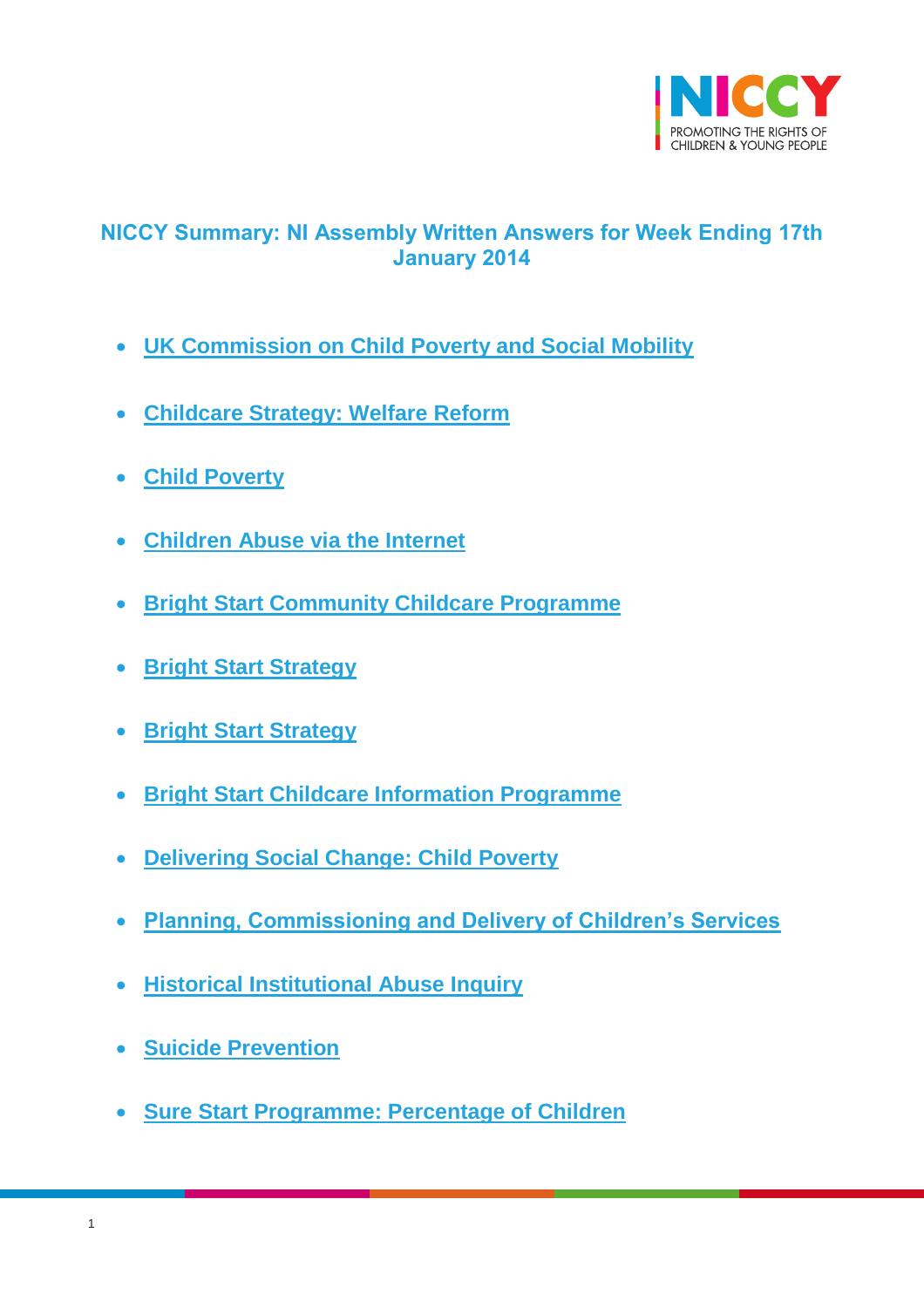

- **[Schools: Defibrillators and Staff](#page-12-0)**
- **[Growth of Integrated Education](#page-12-1)**
- **[South Eastern Education and Library Board Area: Educational](#page-13-0)  [Psychologists](#page-13-0)**
- **[Education and Library Boards: School Choice](#page-14-0)**
- **[Home Tuition](#page-14-1)**
- **[Home-To-School Transport Policy](#page-15-0)**
- **[Education Bill](#page-16-0)**
- **[SEN Assessment: Waiting Time](#page-16-1)**
- **[Free School Meals](#page-17-0)**
- **[OECD Education Report](#page-17-1)**
- **[Common Funding Formula](#page-18-0)**
- **Opportunities for [Armed Forces Veterans](#page-19-0)**
- **[Reductions in Expenditure in Welfare Reform](#page-20-0)**
- **[Healthy Start Scheme: Pregnant Women](#page-21-0)**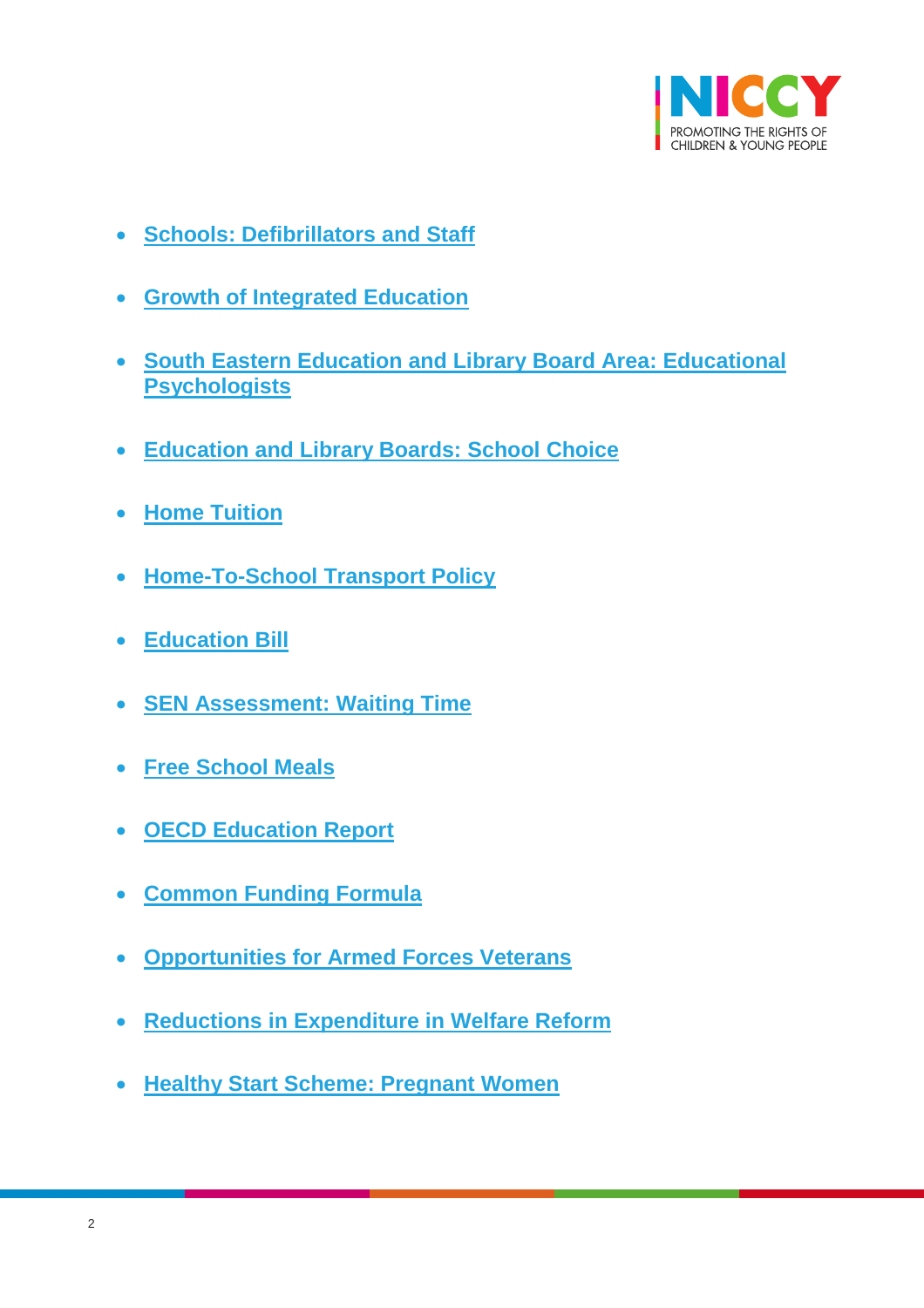

- **[Definition of Young People](#page-21-1)**
- **[Review of the Allied Health Professional Support for Children and](#page-22-0)  [Young People with Statements of Special Educational Needs in](#page-22-0)  [Special Schools and Mainstream Education](#page-22-0)**
- **[Music Therapy](#page-23-0)**
- **[Family Fund: Funding](#page-23-1)**
- **[Domestic Abuse Bill](#page-23-2)**
- **[Universal Credit](#page-24-0)**
- **[Welfare Reform Oversight Board](#page-25-0)**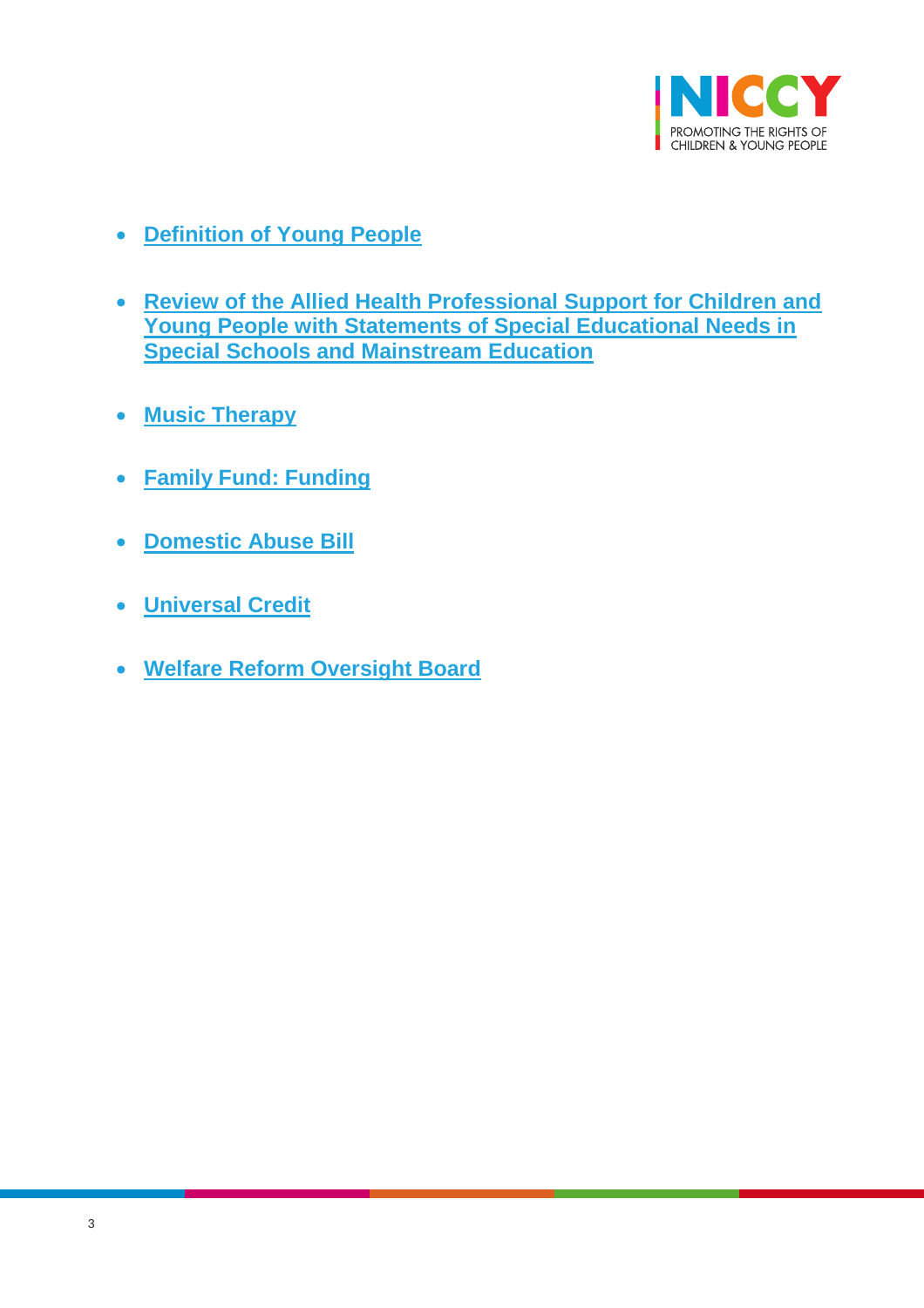

# <span id="page-3-0"></span>**UK Commission on Child Poverty and Social Mobility**

Mr Agnew asked the First Minister and deputy First Minister when they will appoint representatives to the UK Commission on Child Poverty and Social Mobility. (AQW 23501/11-15)

**Mr P Robinson and Mr M McGuinness (The First Minister and deputy First Minister):** This matter is currently under consideration.

**[Back to Top](#page-0-0)** 

## <span id="page-3-1"></span>**Childcare Strategy: Welfare Reform**

Mr Agnew asked the First Minister and deputy First Minister what guarantee they can give that the childcare strategy will be published and implemented before the introduction of the provisions contained in the Welfare Reform Bill. (AQW 27555/11-15)

**Mr P Robinson and Mr M McGuinness:** "Bright Start" was launched on 25 September 2013. The first phase of the Bright Start Strategy sets out a strategic direction and lists 15 key first actions that will be put in place to address the main childcare priorities identified during consultation and research. All key actions will be initiated in 2013/14. The Executive has yet to conclude its discussions on Welfare Reform.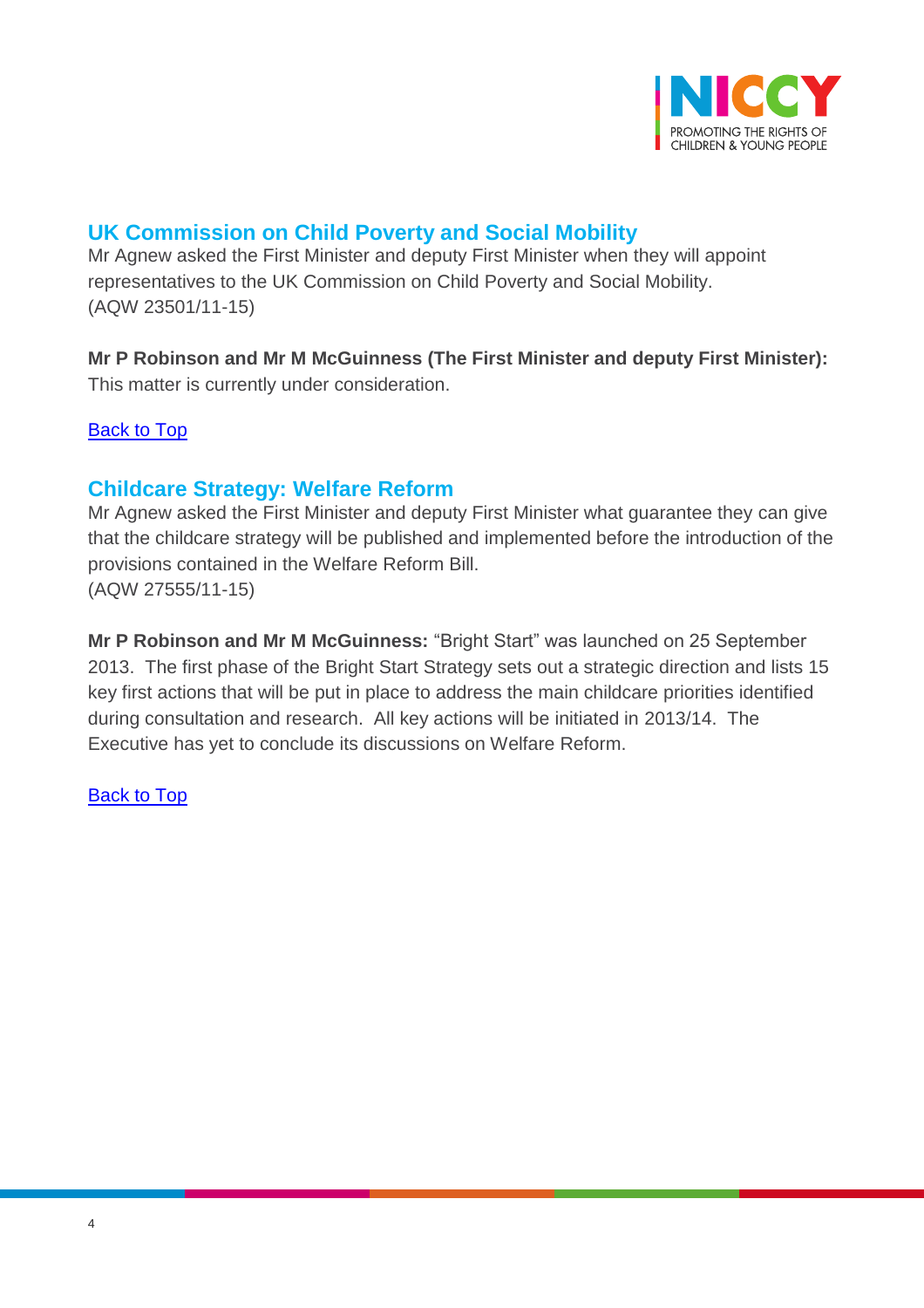

# <span id="page-4-0"></span>**Child Poverty**

Mr Agnew asked the First Minister and deputy First Minister, given the forecast by the Institute for Fiscal Studies that child poverty is set to increase significantly by 2020 based on their current policy interventions;

(i) whether they intend to maintain the income based measurement of child poverty; (ii) whether they intend to meet their statutory targets to reduce child poverty under the Child Poverty Act; and

(iii) what additional progressive interventions they intend to undertake to meet these obligations.

(AQW 28987/11-15)

**Mr P Robinson and Mr M McGuinness**: The report by the Institute of Fiscal Studies (IFS) on Child and Working-Age Poverty in Northern Ireland from 2010 to 2020, published in May 2013, was commissioned by our Department to inform our work to tackle poverty and disadvantage. These projections are necessarily subject to uncertainties and limitations, which are noted in the report. IFS is working on an update using more recent data and we hope to publish in the New Year.

We are required, under the Child Poverty Act 2010, to publish a Child Poverty Strategy that contributes to meeting the targets set out in the Act, which are measured by household income. We published the Executive's Child Poverty Strategy, Improving Children's Life Chances, in March 2011. In pursuit of the targets required by the Act, this Strategy sets out two key strands of work to address the causes and consequences of child poverty: reducing poorly paid work and unemployment amongst adults with children; and improving longer-term prospects through child-based interventions which are designed to tackle the cyclical nature of child poverty. Annual reports on progress were produced in 2012 and 2013 and are available on our department's website.

We are required to adhere to the Child Poverty Act and report progress against its targets and measures until 2020. In addition, in the Programme for Government 2011-15, the Executive made a commitment to deliver a range of measures to tackle poverty and social exclusion through the Delivering Social Change Framework. This was a new approach to tackling multi-generational poverty, based on additional, strategic actions which can make a difference, ultimately with a view to improving long-term outcomes.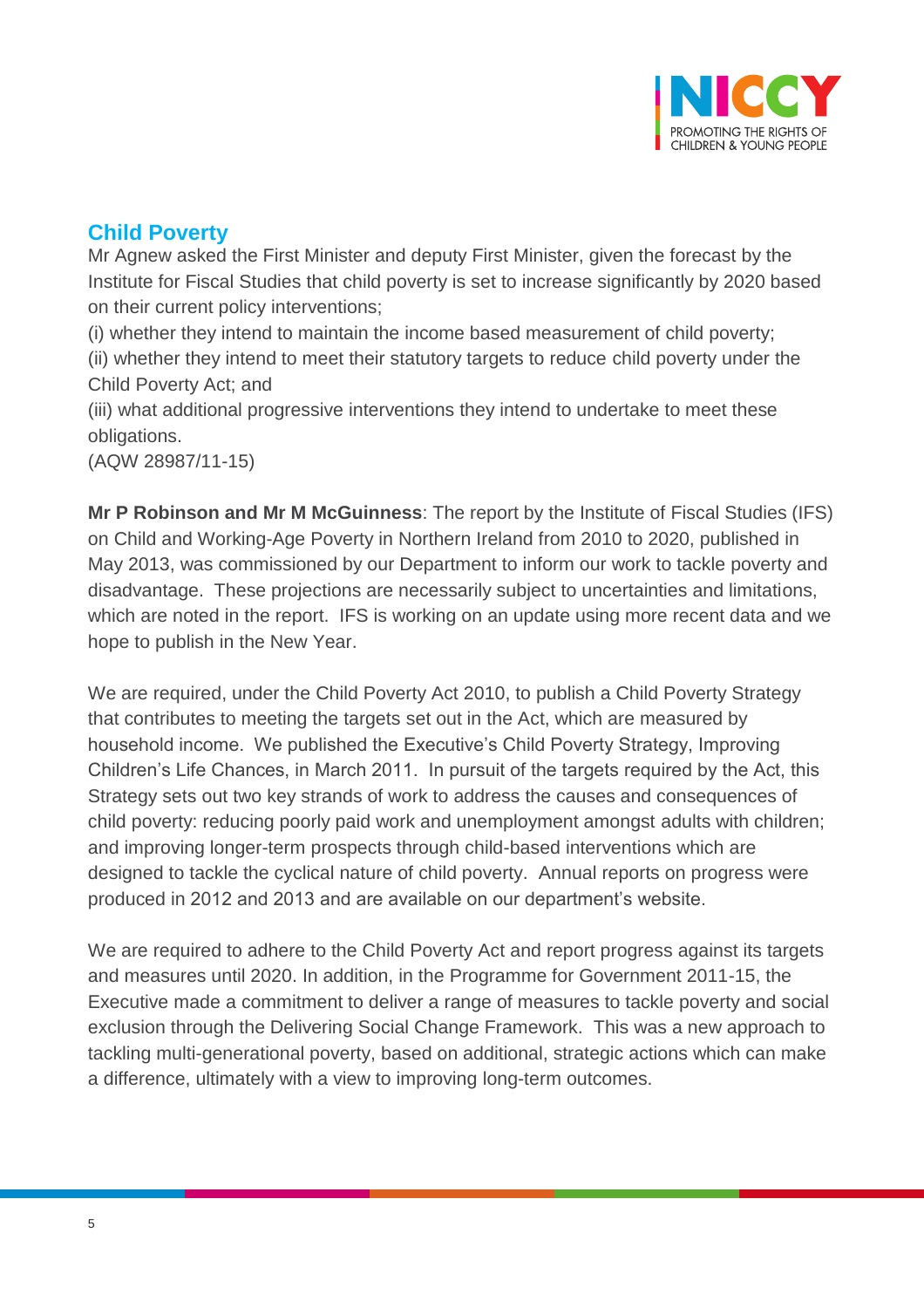

Delivering Social Change represents a new level of collaborative working across departments. We have sought to drive real initiatives which will have genuine impact on the ground through our seven Delivering Social Change Signature programmes. Teachers are being recruited to deliver tuition to primary school pupils who are struggling with reading and maths at Key Stage 2 and post-primary pupils who are not projected to get a 'C' grade in English or Maths. Twenty additional Nurture Units are being created in local primary schools to help address barriers to learning among children arising from social, emotional or behavioural difficulties. Trained staff will select the children who will benefit most from additional support and develop individual learning plans agreed with parents and teachers. Parenting programmes have been developed which will provide support to new parents living in areas of deprivation. Sixteen existing Family Support Hubs are receiving additional support to provide early intervention family support services and 10 new Hubs will be established by April 2014. A targeted intervention programme to support young people who are not in Education, Employment or Training and their families will also be rolled out; providing work placements, skills training and employment advice. The programmes will also see investment in local communities. Eleven Social Enterprise Hubs will offer business advice and practical support to social enterprise entrepreneurs to encourage social enterprise business start-ups within local communities and £1.6 million is being invested to enhance play and leisure opportunities.

In addition, we continue to commission research to identify best practice and inform our work to tackle child poverty. In October, we published a Child Poverty Outcomes Framework, developed by the National Children's Bureau and the Centre for Excellence and Outcomes, to support a cross-departmental approach to reduce child poverty. This Framework seeks to identify interventions which will improve outcomes. We are currently reviewing our Child Poverty Strategy and using the Child Poverty Outcomes Framework to develop a new strategy, under the banner of Delivering Social Change, to improve outcomes for all of our children.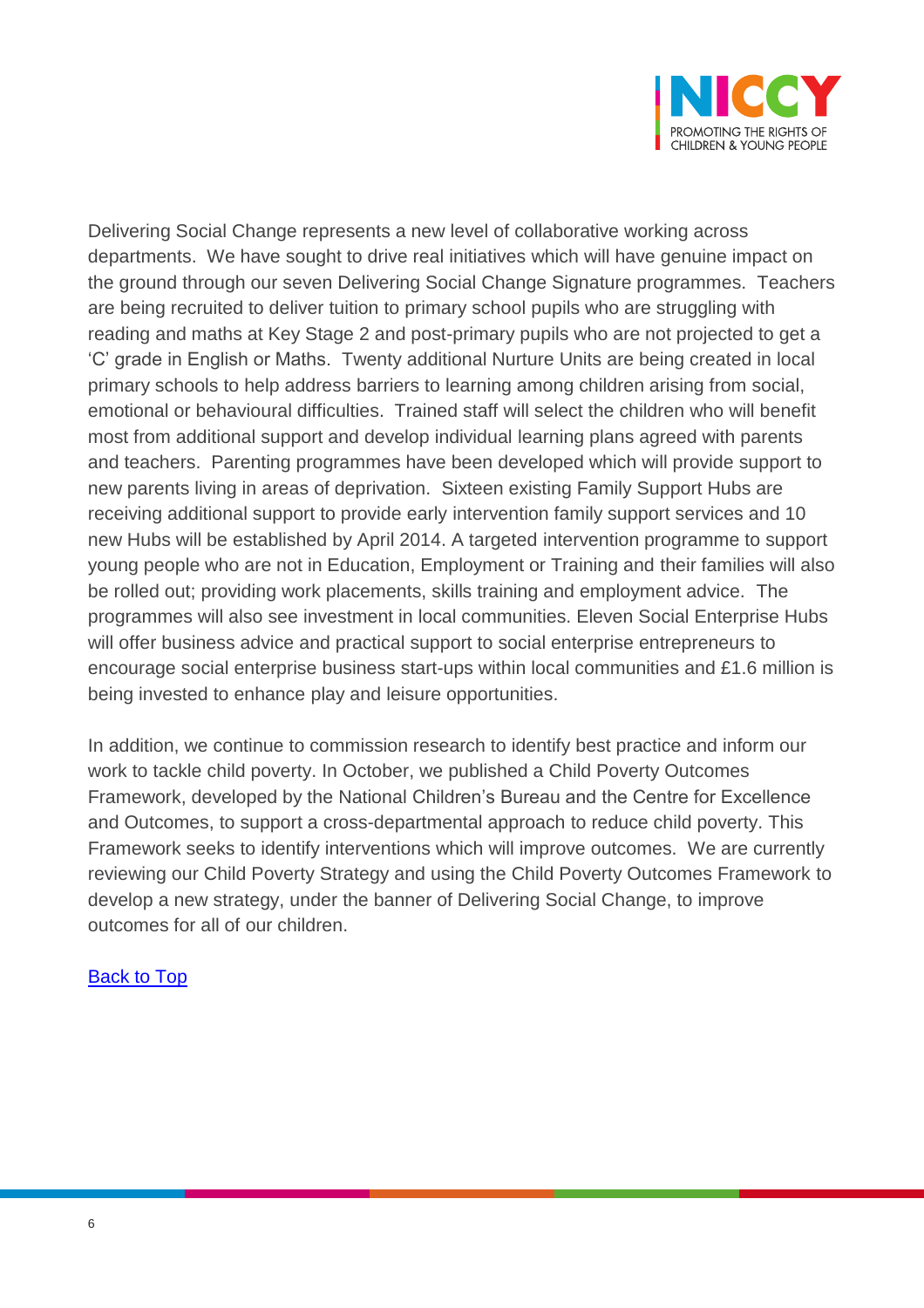

# <span id="page-6-0"></span>**Children Abuse via the Internet**

Mr Givan asked the First Minister and deputy First Minister what action their Department and its arm's length bodies are taking to protect children from abuse through the internet. (AQW 29147/11-15)

**Mr P Robinson and Mr M McGuinness:** We recognise that while the internet offers new opportunities for children to expand their knowledge and experience, it also brings risks. The Executive is committed to ensuring children and young people are protected from abuse including through the internet.

Over the last year, OFMDFM has taken forward a range of actions to protect children from abuse through the internet, including:

- the commissioning of research to gain a better understanding of internet use by P7 pupils;
- engagement with the UK Safer Internet Centre, including involvement in Safer Internet Day activities on 5 February 2013; and
- a review of activity on internet safety across relevant departments to identify current actions, gaps and any further actions that may be required to address risks.

We have used existing cross-departmental structures such as the Delivering Social Change Programme Board and Children's Champions to ensure work is co-ordinated across the Executive. In addition, OFMDFM has contributed to work which is being taken forward by the Safeguarding Board for Northern Ireland to evaluate the effectiveness of current internet safety messages for children and young people, parents and practitioners. Junior Ministers have also met the Adviser to the EU Commissioner for the Digital Agenda to consider how we could work with the EU to address the issue of child internet safety, including raising awareness of cyber bullying.

In light of its concerns over internet safety, the NI Commissioner for Children and Young People (NICCY) has updated its 'Social Media Policy' and it's 'Social Media Guidelines' in relation to the participation of children and young people. NICCY's Legal and Investigations Department deals with casework on a daily basis, some of which involve issues in relation to internet safety.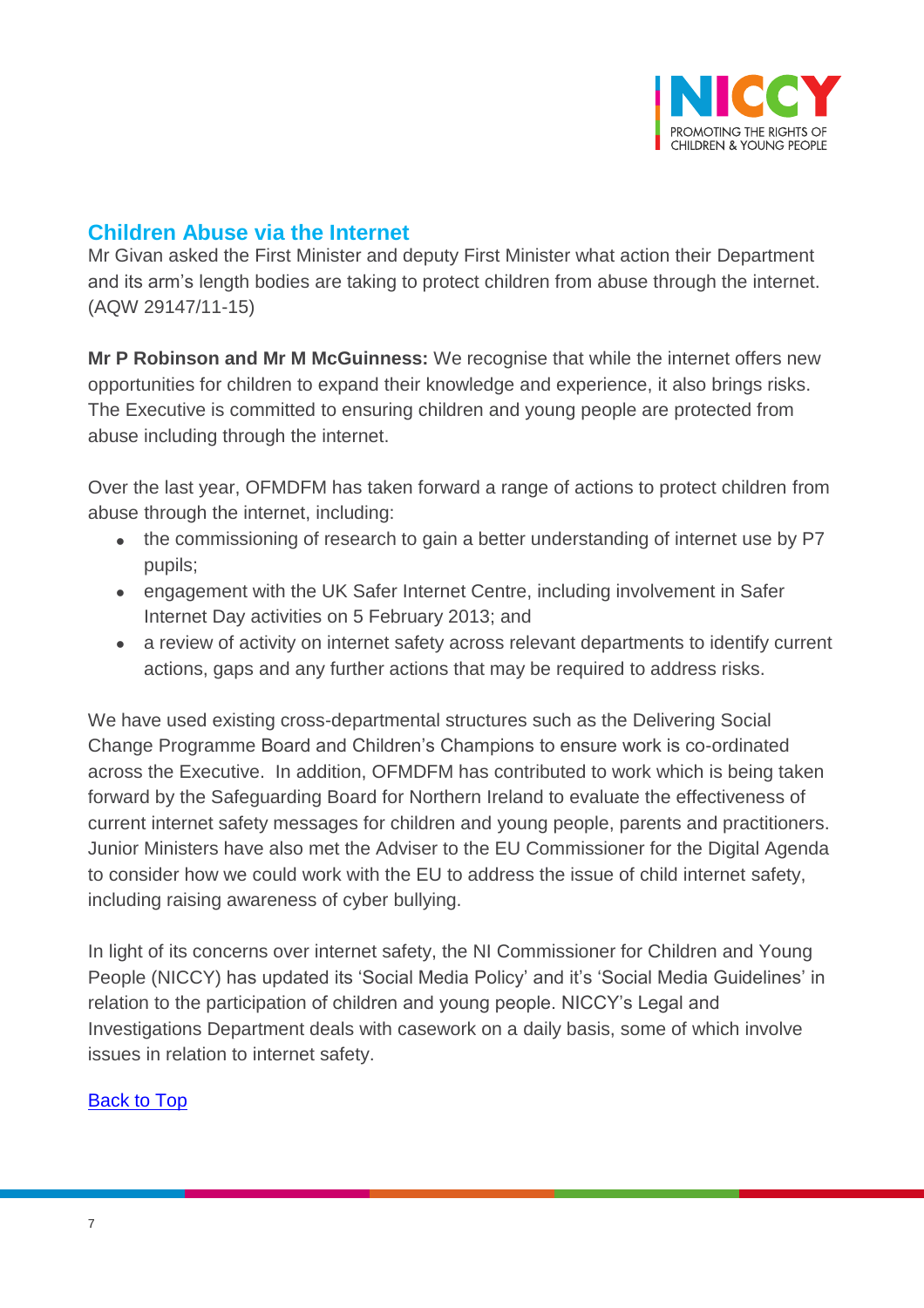

## <span id="page-7-0"></span>**Bright Start Community Childcare Programme**

Mr Lyttle asked the First Minister and deputy First Minister how 3000 childcare places will be provided by social enterprise through the Bright Start Community Childcare Programme. (AQW 29228/11-15)

**Mr P Robinson and Mr M McGuinness**: We propose to sustain or create the 3,000 childcare places for school age children through a grant funding scheme. The detail of the proposed grant scheme is currently in development with a view to launching early in 2014.

## [Back to Top](#page-0-0)

## <span id="page-7-1"></span>**Bright Start Strategy**

Mr Lyttle asked the First Minister and deputy First Minister for a breakdown of the budget for programmes provided for in the Bright Start Strategy. (AQW 29230/11-15)

**Mr P Robinson and Mr M McGuinness:** The Department continues to work on the detailed costings for several of the key first actions set out in the first phase of Bright Start. As a consequence, we are not in a position to provide a breakdown of the budget for each of the programmes in Bright Start. However, we are intending on making more details available on this shortly.

#### [Back to Top](#page-0-0)

## <span id="page-7-2"></span>**Bright Start Strategy**

Mr Lyttle asked the First Minister and deputy First Minister how the need for the number of extra childcare places being provided for under the Bright Start Strategy was established. (AQW 29231/11-15)

**Mr P Robinson and Mr M McGuinness:** Bright Start's key first actions aim to address the priority childcare needs that were identified during public consultation and research. These needs included a lack of provision for school age children; for children with disabilities; and for children in rural areas. The additional childcare places envisaged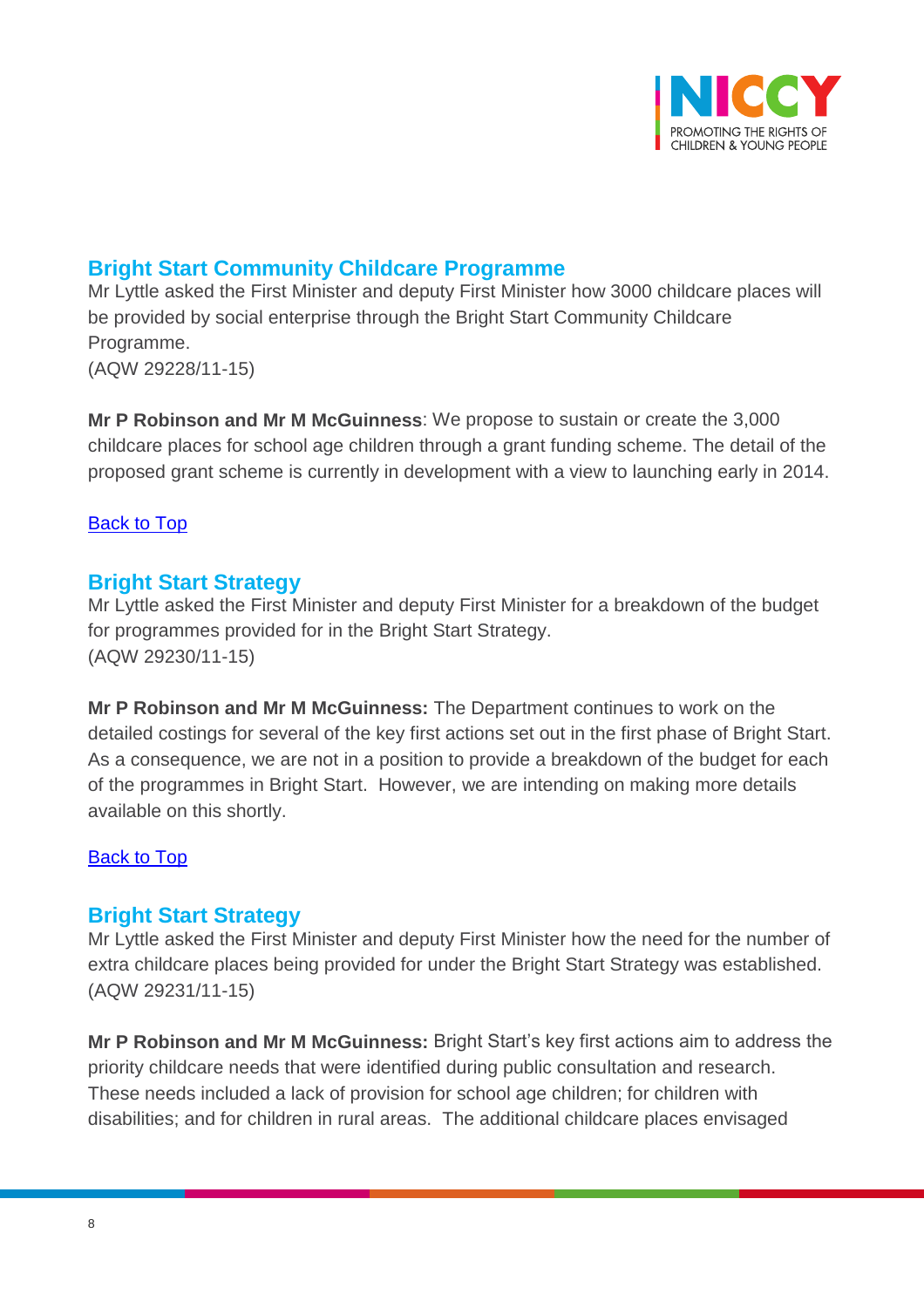

under the first phase of Bright Start represent a major step towards addressing these needs. [Back to Top](#page-0-0)

# <span id="page-8-0"></span>**Bright Start Childcare Information Programme**

Mr Lyttle asked the First Minister and deputy First Minister to provide further detail on the Bright Start Childcare Information Programme. (AQW 29232/11-15)

**Mr P Robinson and Mr M McGuinness**: Under the first phase of the Bright Start Childcare Strategy, the Department of Health, Social Services and Public Safety (DHSSPS) is enhancing the Family Support NI website. This includes a new childcare specific search facility that is already operational. The facility enables parents to search for childcare services in their area and filter the results by a number of categories – eg the type of childcare being provided, any current vacancies, and the hours during which the childcare services are available.

DHSSPS has also commissioned a social media application. This will replicate the Family Support NI information and enable parents to search for childcare services using smart phones.

## [Back to](#page-0-0) Top

# <span id="page-8-1"></span>**Delivering Social Change: Child Poverty**

Mr Agnew asked the First Minister and deputy First Minister what measures will be incorporated as part of delivering social change to address child poverty. (AQW 29353/11-15)

**Mr P Robinson and Mr M McGuinness:** Delivering Social Change is about reducing poverty and associated issues, across all ages; and an improvement in children and young people's health, wellbeing and life opportunities, breaking the cycle of multi-generational problems.

Six Delivering Social Change Signature Programmes, specifically focused on children and families, are currently being implemented to address the causes and consequences of poverty. In October, we announced a seventh Signature Programme to enhance play and leisure opportunities for children and young people. A range of possible future initiatives are also under consideration.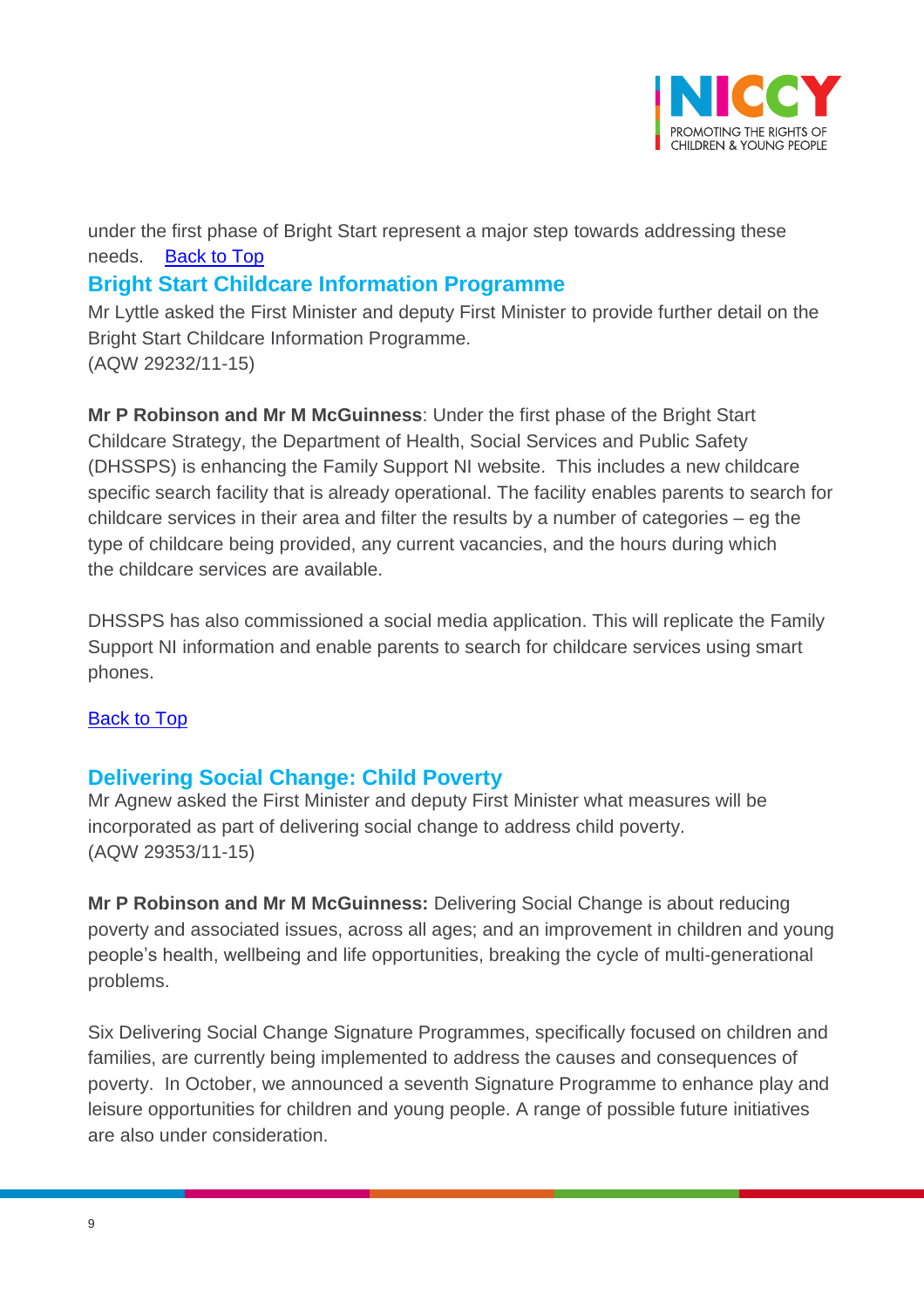

We are currently reviewing our Child Poverty Strategy, Improving Children's Life Chances, and aim to publish a new strategy, setting out future measures to address child poverty under the banner of Delivering Social Change, in March 2014.

## **[Back to Top](#page-0-0)**

## <span id="page-9-0"></span>**Planning, Commissioning and Delivery of Children's Services**

Mr Agnew asked the First Minister and deputy First Minister whether they have any plans to improve the integration of planning, commissioning and delivery of children's services; and to provide further details. (AQW 29401/11-15)

**Mr P Robinson and Mr M McGuinness:** Direct responsibility for the planning, commissioning and delivery of children's services falls within the remit of the Minister of Health, Social Services and Public Safety. However, the Member will be aware of the work we are taking forward through the Delivering Social Change framework to provide a co-ordinated approach across the Executive to reduce poverty and bring about improvements in children and young people's health, well-being and life opportunities.

#### [Back to Top](#page-0-0)

## <span id="page-9-1"></span>**Historical Institutional Abuse Inquiry**

Mr Givan asked the First Minister and deputy First Minister for an update on the inquiry into Historical Institutional Abuse led by Justice Hart. (AQO 5252/11-15)

**Mr P Robinson and Mr M McGuinness:** The Inquiry into Historical Institutional Abuse has been up and running since October 2012, when its confidential Acknowledgement Forum began hearing accounts from victims and survivors. Of course, the Inquiry is independent from government and, subject to the Inquiry into Historical Institutional Abuse Act and Rules, the procedure and conduct of the Inquiry are directed by the Chairperson. However, we note that applications from those victims and survivors who wished to be heard by the Inquiry closed on Friday 29 November 2013. Over that 14-month period, the Inquiry has received 433 applications. The Inquiry will commence its oral hearings in the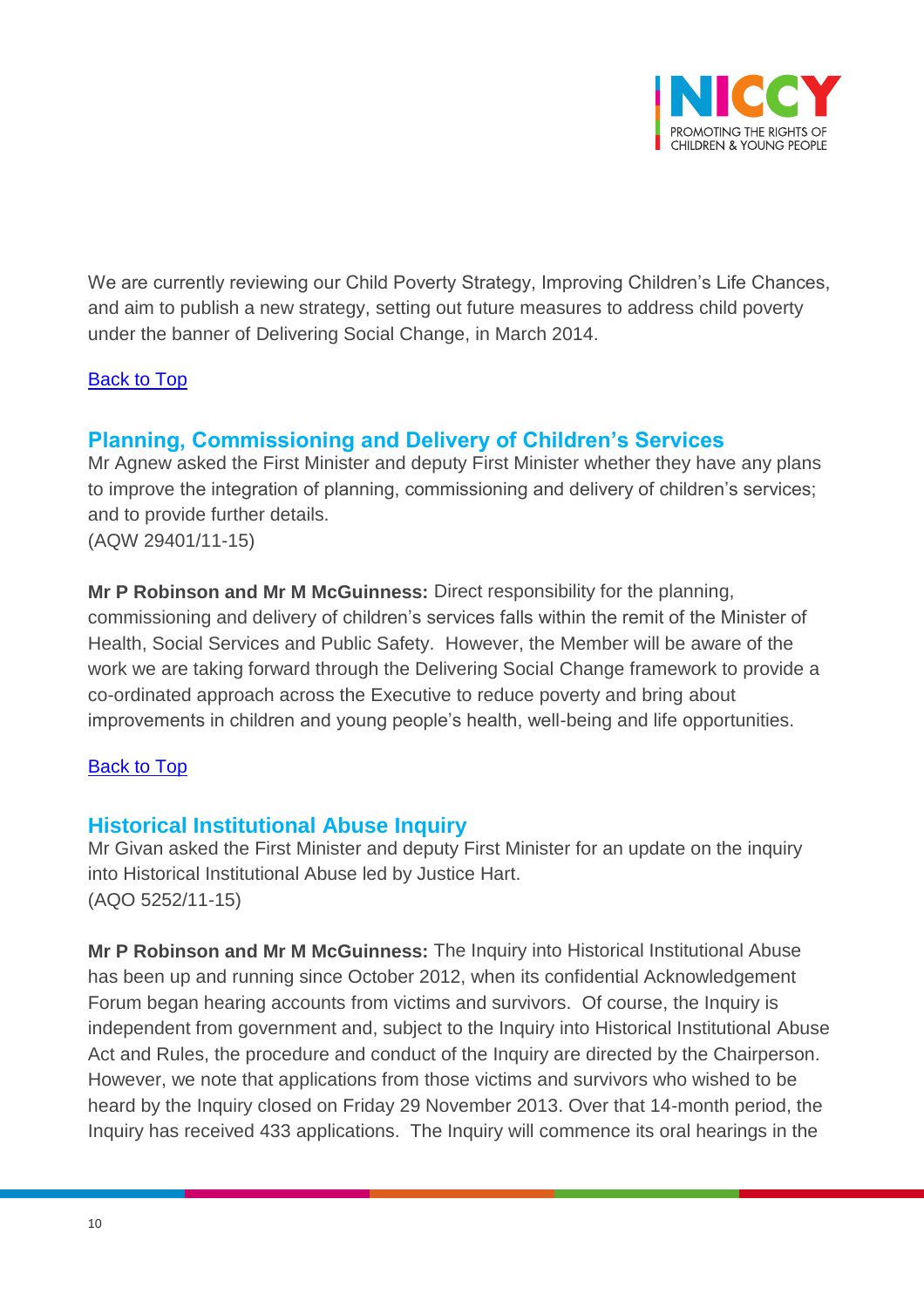

former Banbridge Courthouse today. This will focus on opening statements by the Chairperson Sir Anthony Hart and Christine Smith QC, Senior Counsel to the Inquiry. Hearings will initially focus on Institutions at Termonbacca and Sisters of Nazareth, Bishop Street Derry/Londonderry. The dates for the subsequent hearings will be announced by the Inquiry in due course. The Inquiry's terms of reference anticipate that it will have completed all its work by January 2016.

## <span id="page-10-0"></span>[Back to Top](#page-0-0)

## **Suicide Prevention**

Ms Maeve McLaughlin asked the Minister of Culture, Arts and Leisure to outline any plans to provide additional support for suicide prevention. (AQO 5286/11-15)

**Ms Ní Chuilín:** My Department has made a significant contribution in promoting mental well-being and awareness of suicide prevention through Sport, the Arts and Libraries. This includes:

- The DCAL Strategy for Sport: 'Sport Matters' which is a key contributor to the DHSSPS Suicide Prevention Strategy, Protect Life.
- A commitment to pilot a programme of suicide awareness and prevention training in two areas of the north identified as having high levels of suicide.
- I have also provided funding of £500k per year, for the period 2012/13 to 2014/15 to the IFA for a Health Programme, part of which will address issues around suicide awareness.
- DCAL provided £42k through Sport NI to deliver an awareness programme to support the existing Public Health Agency campaign and carrying the "Minding Your Head" message.
- The Libraries NI Health in Mind programme, in partnership with mental health charities, provides positive mental health and wellbeing information.
- The Arts Council's Youth Arts Strategy includes a commitment to pilot a youth sector initiative aimed at young people at risk of poor mental health.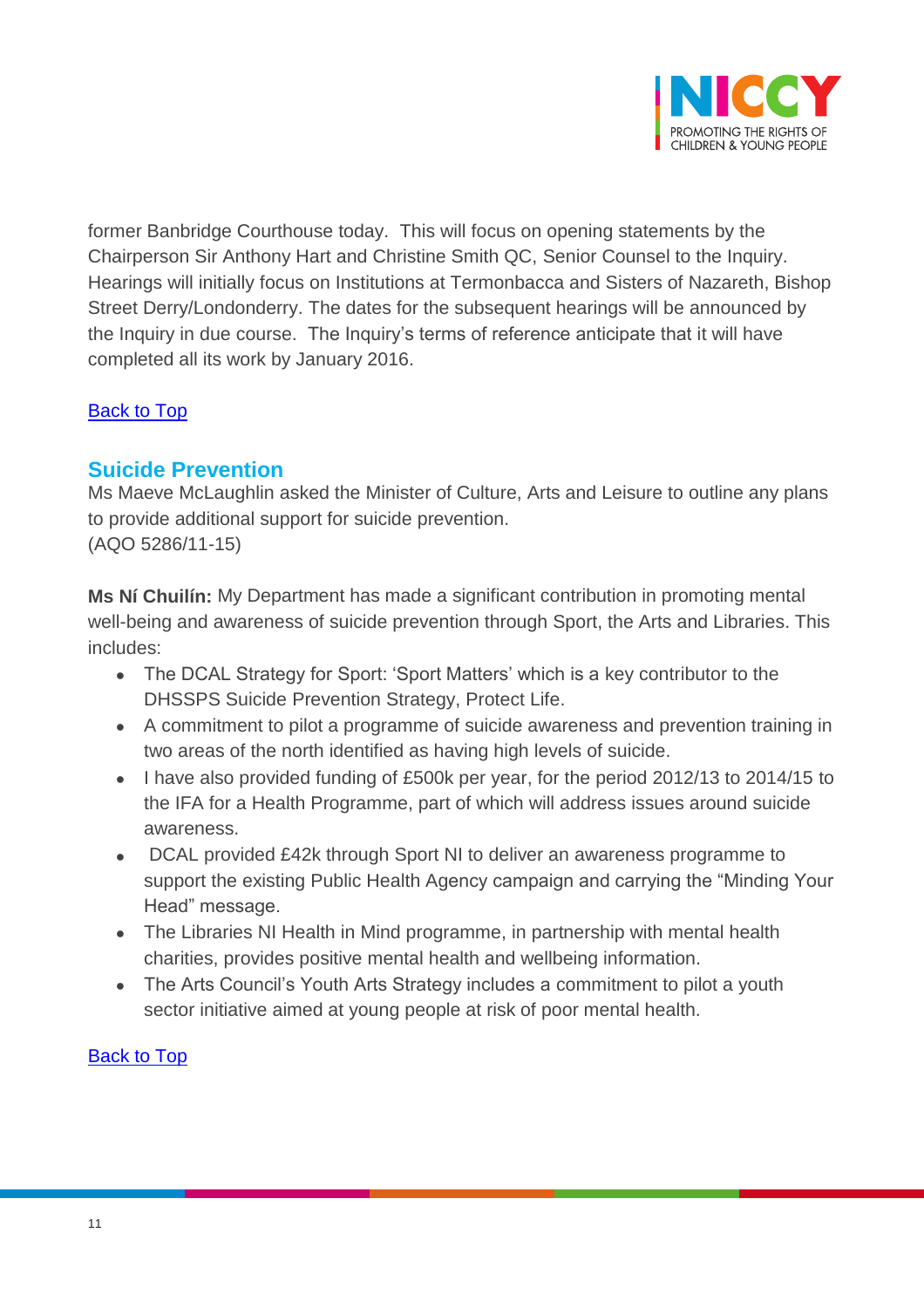

# <span id="page-11-0"></span>**Sure Start Programme: Percentage of Children**

Mr Agnew asked the Minister of Education what percentage of children attended a Sure Start programme in each of the last five years; and how much was spent on Sure Start in each year.

(AQW 29283/11-15)

**Mr O'Dowd:** Sure Start is a programme targeted at parents and children under the age of 4 living in the top 20% most disadvantaged wards in the north. DE delivers the Sure Start programme through the Health and Social Care Board (HSCB), which has operational responsibility for the delivery of Sure Start.

During 2012/13 HSCB developed and implemented a Sure Start database (Sure Start Play) funded by DE, to ensure future effective monitoring of activity within Sure Start projects from 2012/13 onwards. Information on how many children were registered until the establishment of the database is not held centrally by DE or the HSCB and will have been collated in different ways by the various projects.

In respect of 2013/14 there are 127,324 children aged 0-4 living in the north of Ireland (Source NISRA 2012 Mid Years Population Estimates). 27% of those children (34191) are registered with Sure Start projects.

The budget for the Sure Start programme over the past 5 years was: Sure Start budget (£m)

| 2008/09 | 2009/10 | 2010/11 | 2011/12 | 2012/13 |
|---------|---------|---------|---------|---------|
| 17.561  | 20.666  | 21.935  | 21.600  | 22.352  |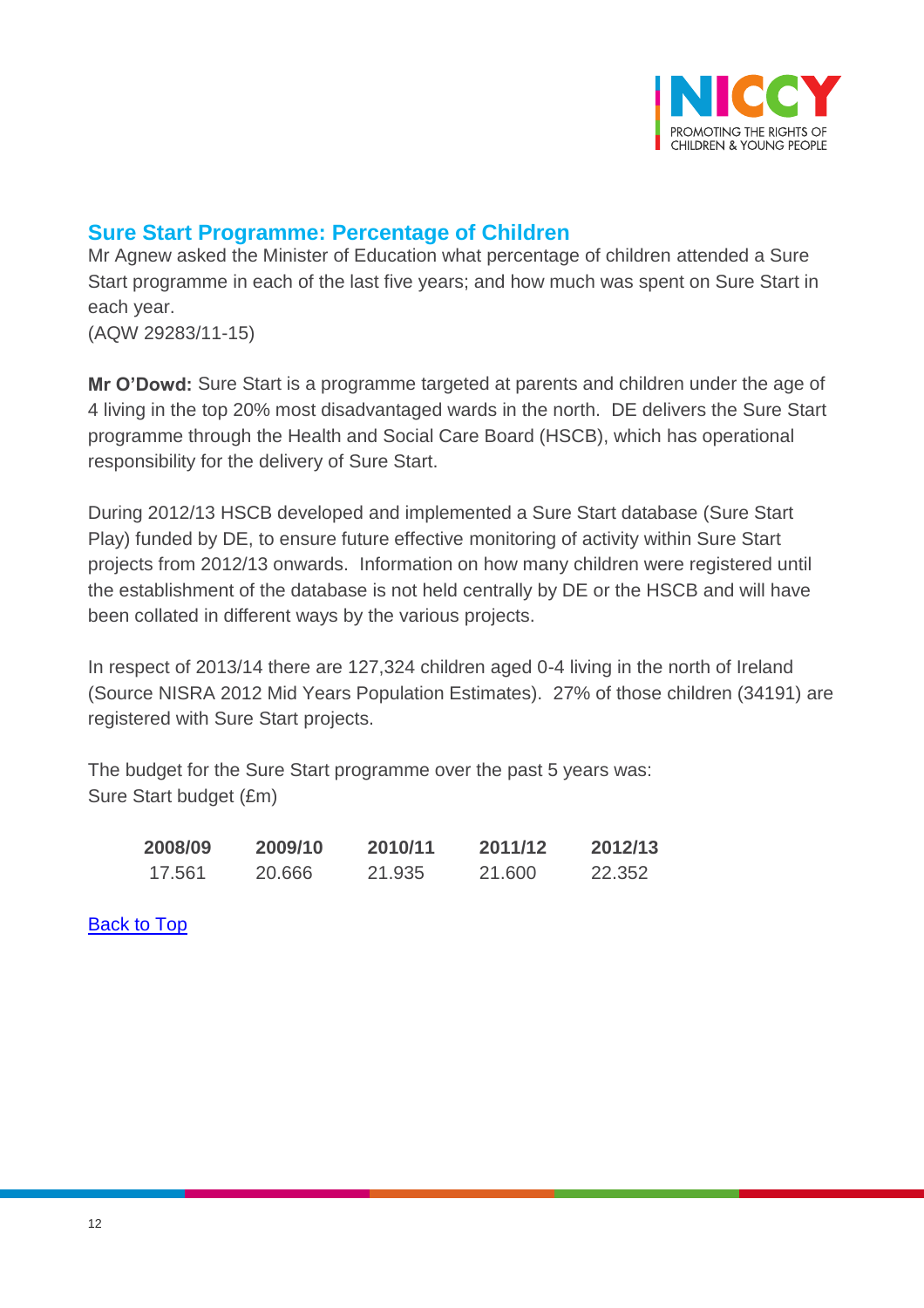

# <span id="page-12-0"></span>**Schools: Defibrillators and Staff**

Mr Rogers asked the Minister of Education what action he is taking to ensure that each school has a defibrillator and adequately trained staff to use the equipment. (AQW 29448/11-15)

**Mr O'Dowd:** The decision on the part of a school to acquire a defibrillator and train staff in its use is a matter for each school individually. The health and safety of pupils and staff is the responsibility of the school management, accountable in the first instance to the Board of Governors.

I have no plans to place any requirement upon schools in this regard. However, I would refer the Member to my answer to the recent Written Assembly Question (29447/11- 15) which details the current work of the joint Education and Library Board/CCMS working group on the use of automated external defibrillators in schools in this regard.

## [Back to Top](#page-0-0)

# <span id="page-12-1"></span>**Growth of Integrated Education**

Mr Lyttle asked the Minister of Education how his Department has discharged its statutory duty to encourage and facilitate the growth of integrated education further to the enactment of Article 69(1) of the Education Reform (NI) Order 1989. (AQW 29517/11-15)

**Mr O'Dowd:** Firstly, I should clarify that the statutory duty (placed on the Department of Education) to encourage and facilitate the development of integrated education sits within Article 64 of the Education Reform (NI) Order 1989.

I take the Department of Education's statutory duty to encourage and facilitate the development of integrated education (that is to say, the education together, at school, of Protestant and Roman Catholic pupils), very seriously. The integrated sector continues to grow. In 2011, the schools' census indicated that there were 21,170 pupils attending 42 primary, and 20 post-primary integrated schools here. This has increased to 21,301 pupils according to the 2012 census figures. To help discharge the statutory duty, my Department provides funding to the Council for Integrated Education (NICIE) to assist with the encouragement and promotion of integrated education. A budget of £646k has been allocated for 2013/14.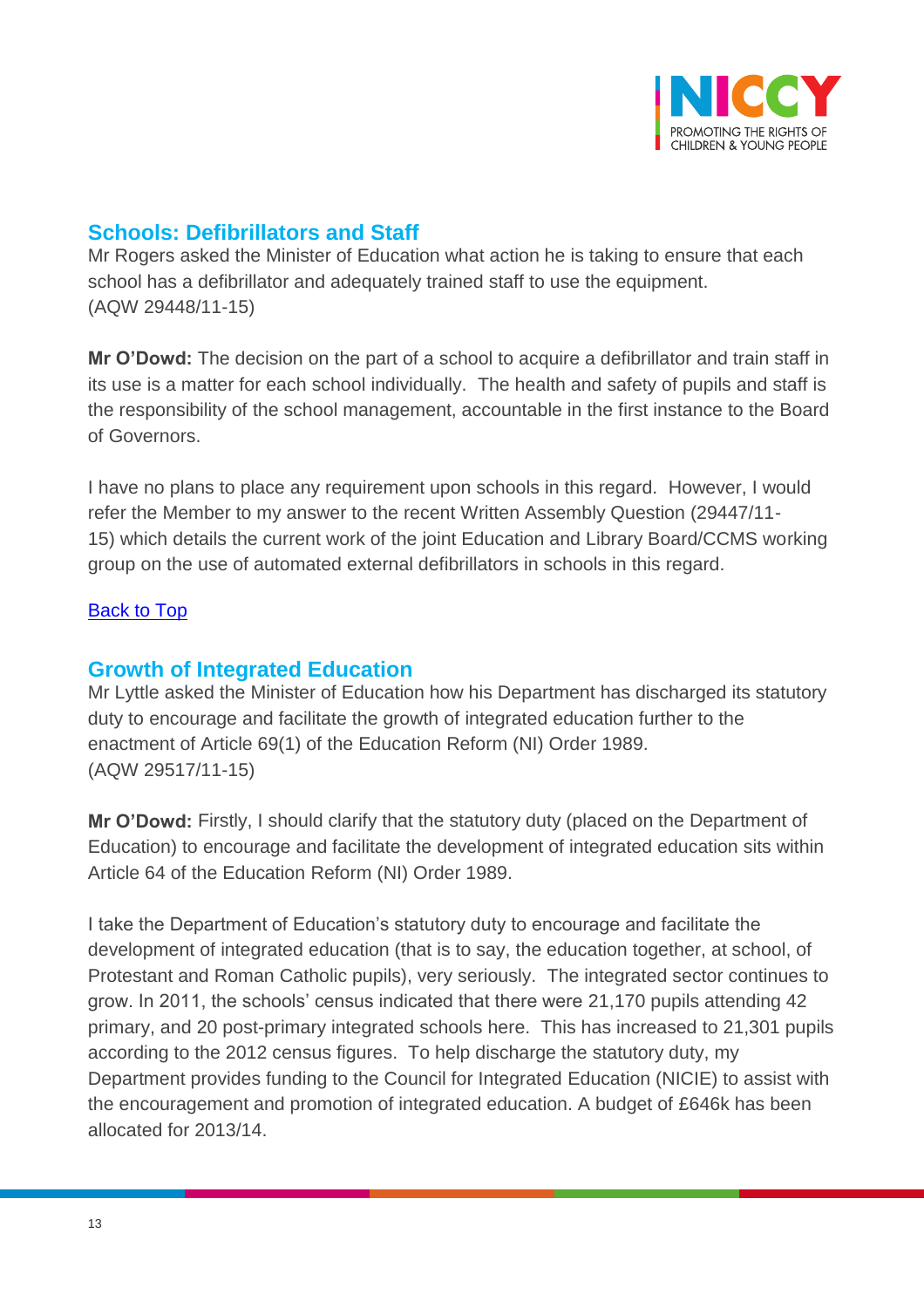

In addition, DE also provides funding to help schools with the process of transformation to integrated status. This assists schools in the initial stages of the transformation process, and with the employment of a teacher from the minority community in the school to assist with religious education.

The budget available for 2013/14 is £185k. I recognise the vital and valuable contribution that the integrated sector, together with all sectors of education, makes to building a peaceful and stable future for our children. Going forward, the Department of Education will ensure that it continues to have a rigorous approach to its duty to integrated education.

## [Back to Top](#page-0-0)

# <span id="page-13-0"></span>**South Eastern Education and Library Board Area: Educational Psychologists**

Mr Agnew asked the Minister of Education to detail the (i) longest; and (ii) average waiting time between a pupil being referred to an educational psychologist and having their first appointment, since June 2013, in the South Eastern Education and Library Board Area. (AQW 29548/11-15)

**Mr O'Dowd:** The South Eastern Education and Library Board has confirmed that the longest and the average waiting time between a pupil being referred to an educational psychologist and having their first appointment, during the period 3 June 2013 to 31 December 2013, is as follows:

Longest Waiting Time – 298 days\* Average Waiting Time – 116 days

\*In some cases, such as very young pre-school children already in receipt of ongoing developmental and therapeutic support, it is accepted good practice to carry out the educational psychology assessment after the child has had this support so that the child's response to intervention can be taken into account as part of a comprehensive special educational needs assessment.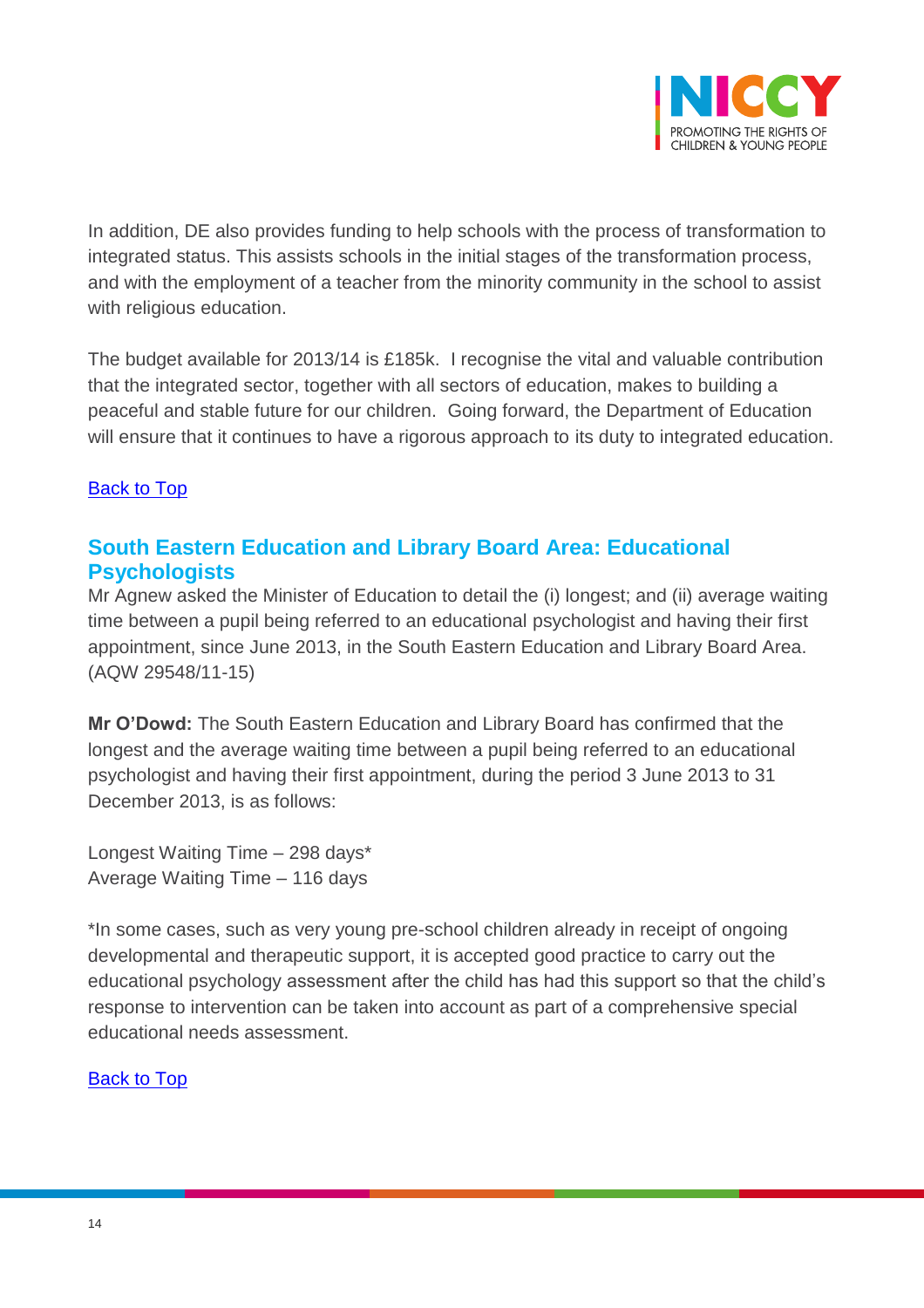

## <span id="page-14-0"></span>**Education and Library Boards: School Choice**

Mr Weir asked the Minister of Education whether a parent is compelled to comply with the choice of school for a child as directed by the Education and Library Board. (AQW 29637/11-15)

**Mr O'Dowd:** Education and Library Boards support parents in finding a school for their child both during, and after, the open enrolment processes (which place children in a school). If a child's preferences have been exhausted, the Education and Library Board will supply the parents with a list of alternative schools with places available and ask them to make a further school selection. If at the end of the process a child remains unplaced, their parents are advised to identify a preference for one of the schools with places available in order to ensure that their child will be placed in time for the beginning of the school term.

Details of children un-placed and not attending school after the start of the school year are forwarded to the Education Welfare Service, as it then becomes an attendance issue. An Education Welfare Officer will contact the family and offer advice and support to enable the family to reach a decision.

## [Back to Top](#page-0-0)

## <span id="page-14-1"></span>**Home Tuition**

Mr Weir asked the Minister of Education to outline the circumstances that home tuition, provided by qualified teachers, is legally permissible as an alternative to school tuition. (AQW 29638/11-15)

**Mr O'Dowd:** Home tuition is not an alternative to full-time school attendance. It can reduce the impact of disruption upon a child's education but cannot provide the same breadth and quality of learning that school attendance would provide. Education and Library Boards (ELBs) operate their Home Tuition services as part of their responsibility under Article 86 of the Education (NI) Order 1998, to provide 'education otherwise than at school' (EOTAS) for 'those children of compulsory school age who by reason of illness, expulsion or suspension from school or otherwise, may not for any period receive suitable education unless such arrangements are made for them'.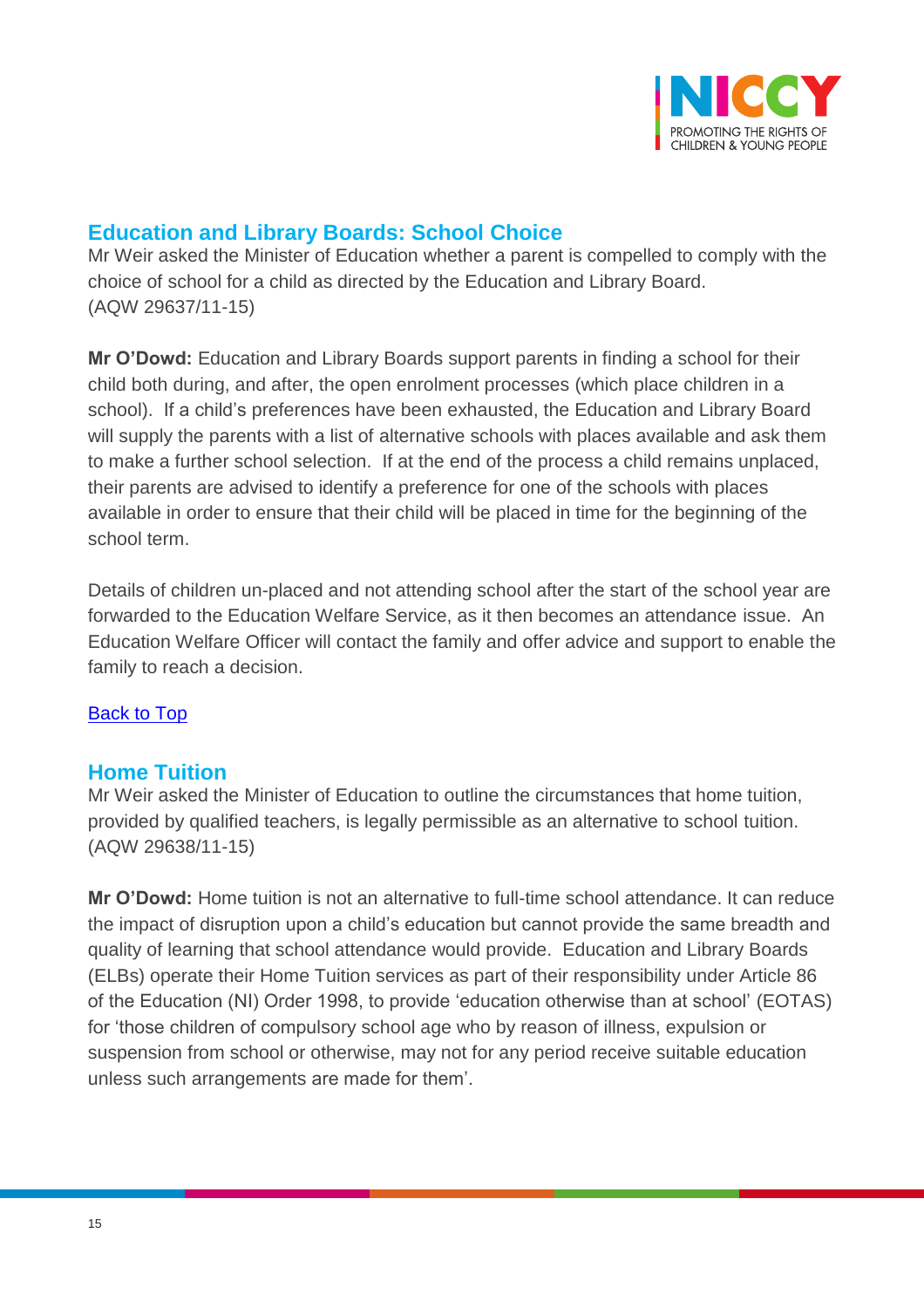

Within the range of EOTAS services ELBs provide, home tuition is most frequently offered to support pupils recuperating from a long illness, enabling them to keep in touch with learning until they return to school. Its provision is normally limited to a few hours per week and should be supplemented with additional support from the child's registered school.

## **[Back to Top](#page-0-0)**

# <span id="page-15-0"></span>**Home-To-School Transport Policy**

Mrs Cochrane asked the Minister of Education whether a full feasibility study concerning the provision of free public transport for all school pupils will be carried out within the review of the home-to-school transport policy, launched by his Department in December 2013; and if so, whether this will be undertaken in consultation with the Department for Regional Development.

(AQW 29809/11-15)

**Mr O'Dowd**: As outlined in my reply to you in AQW 23442/11-15 which was published in the Official Report on 24 May 2013, the feasibility of providing free public transport for all school pupils will be considered as part of a wider Review of Home to School Transport policy.

The Review was launched on 2 December 2013. As part of the terms of reference for the Review, I asked the Panel to consider the option of providing free public transport to all school pupils. Given the independent nature of the Panel, it would be inappropriate for me to dictate how the Review is conducted and, therefore, it is wholly a matter for the Panel to determine what actions they feel are necessary in order to fulfil the Terms of Reference of the Review. The Panel is due to report its recommendations to me by the end of August 2014.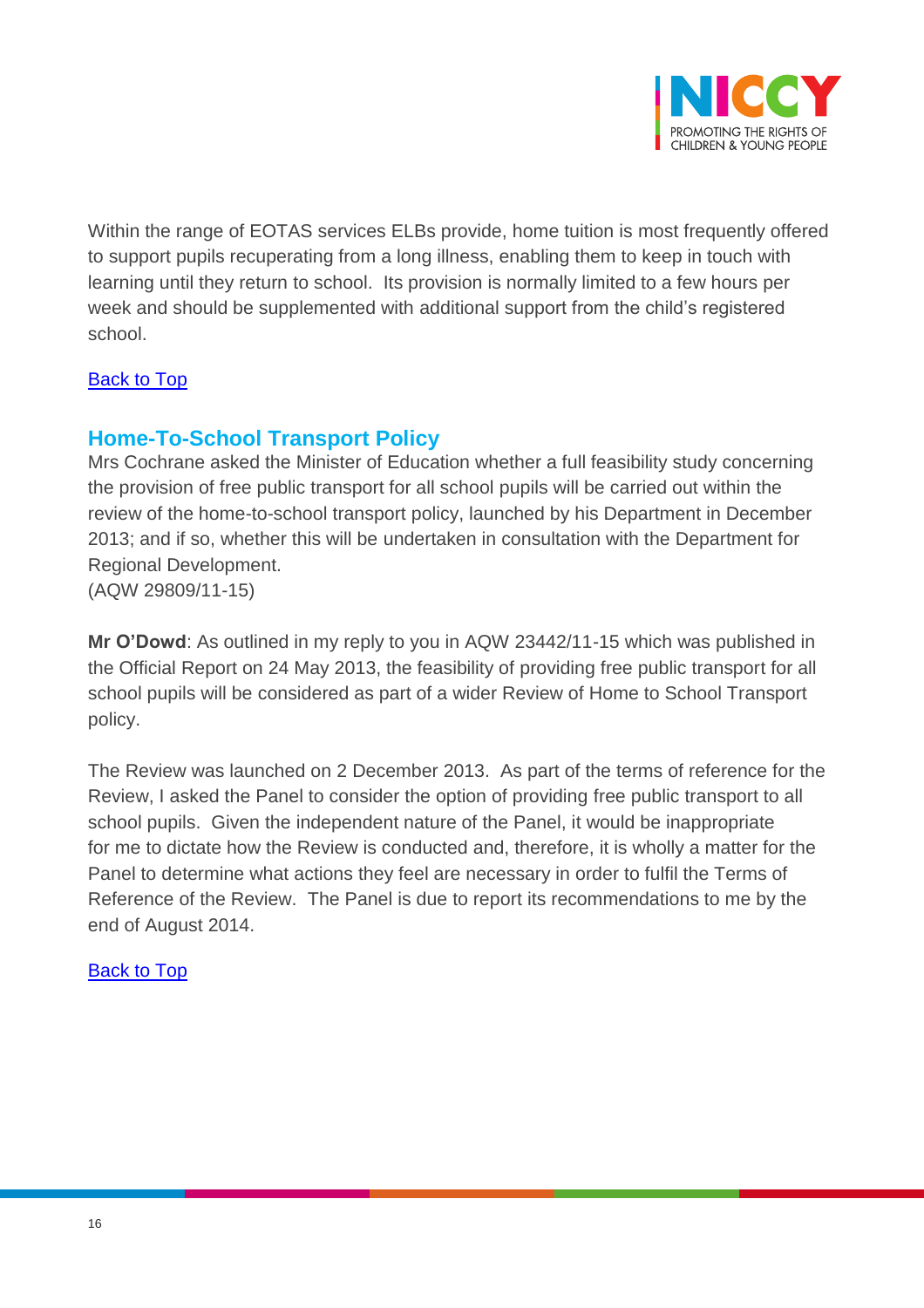

## <span id="page-16-0"></span>**Education Bill**

Mrs Overend asked the Minister of Education to outline the reasons for the delay in bringing forward the next stage of the Education Bill. (AQO 5298/11-15)

**Mr O'Dowd:** The Education Bill completed its Committee Stage on 8 April, 2013. The Bill cannot advance to Consideration Stage without the agreement of the Executive. This remains outstanding.

## [Back to Top](#page-0-0)

## <span id="page-16-1"></span>**SEN Assessment: Waiting Time**

Mr McQuillan asked the Minister of Education to outline the average waiting time for an assessment for Special Educational Needs in each Education and Library Board area. (AQO 5301/11-15)

**Mr O'Dowd:** Legislation requires an Education and Library Board to complete a statutory assessment of a child's special educational needs in no more than 26 weeks, allowing for valid exceptions. This period of time allows for a detailed assessment to be undertaken with input commissioned from the pupil's parents or guardians and a range of educational and health professionals if appropriate.

The Boards have advised that the average number of weeks taken for completing a statutory assessment and finalising a statement of special education needs in the academic year 2012/13, allowing for valid exceptions, is as follows:-

- Belfast Education and Library Board 21 weeks
- North Eastern Education and Library Board 20 weeks
- South Eastern Education and Library Board 24 weeks
- Southern Education and Library Board 22 weeks
- Western Education and Library Board 22 weeks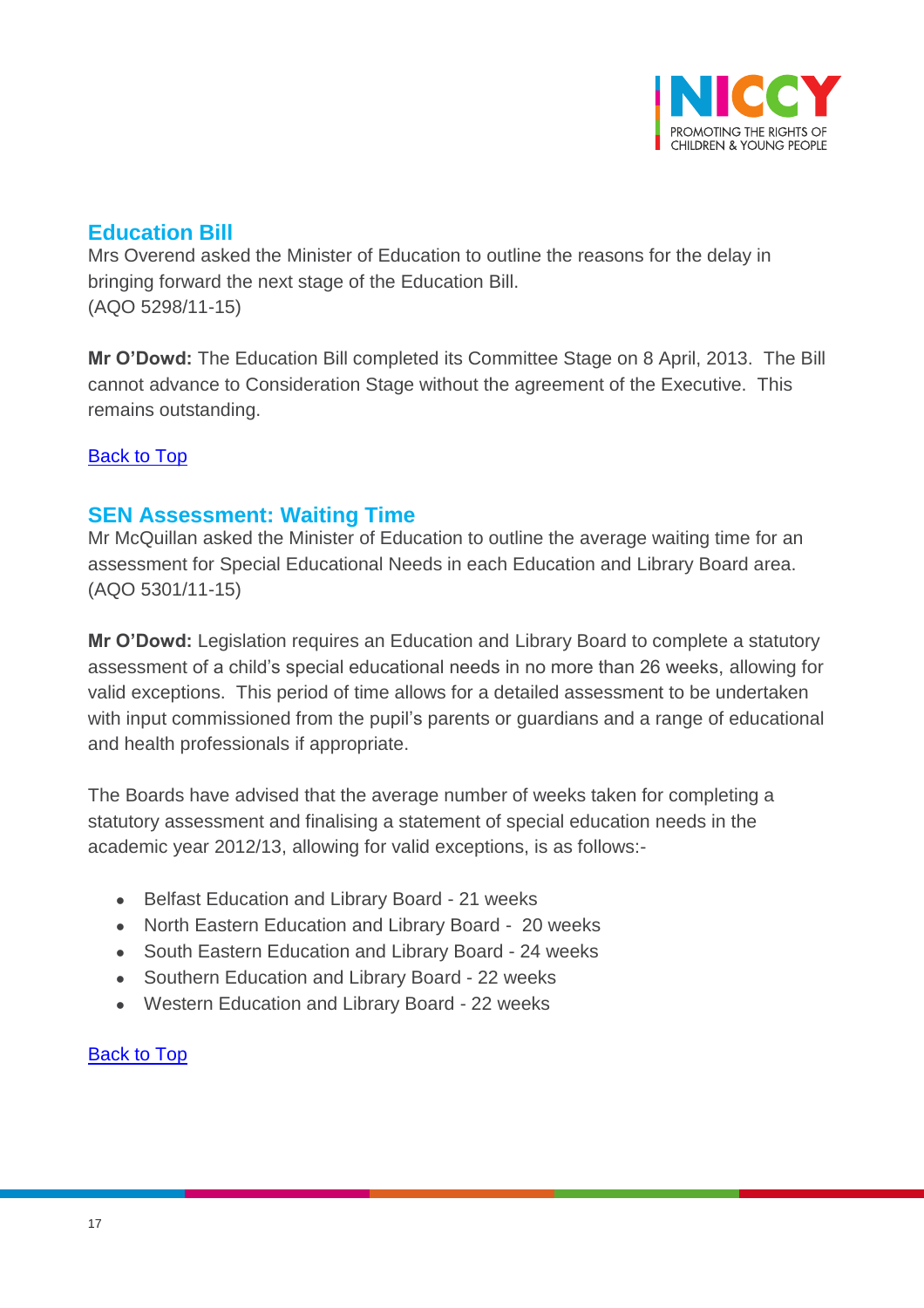

# <span id="page-17-0"></span>**Free School Meals**

Mr Swann asked the Minister of Education to outline the options his Department has considered in determining future eligibility for Free School Meals under Universal Credit. (AQO 5302/11-15)

**Mr O'Dowd:** If the Welfare Reform Bill as currently drafted progresses through the Assembly, it is intended that Universal Credit (UC) will be introduced here on a phased basis during 2014. It is proposed that Universal Credit will replace a number of existing social welfare benefits which are used to determine eligibility for free school meals and uniform grants. Therefore, it has been necessary to identify alternative options for free school meal eligibility criteria under Universal Credit.

In developing these options my priority is to ensure that children from lower income households do not lose out following the introduction of Universal Credit here. The potential options which I am considering in this regard are based on an applicant being in receipt of Universal Credit combined with various household income thresholds. I am also considering options for transitional protection based on the provision of such protection for various time periods. I consider that the options currently under development will ensure that free school meals, as a key passported benefit, continue to provide support to those families who are most in need. Subject to progress with the Welfare Reform Bill it is my intention to consult on these options in due course.

## [Back to Top](#page-0-0)

## <span id="page-17-1"></span>**OECD Education Report**

Mr Dunne asked the Minister of Education what actions he proposes to take in light of the recent Organisation for Economic Co-Operation and Development report on the local education system. (AQO 5304/11-15)

**Mr O'Dowd:** In November 2012, I announced that we would participate in an OECD review of evaluation and assessment frameworks for improving school outcomes. I felt that we could learn from the experience of others and drive improvements in educational outcomes. I welcome the publication of the OECD Report on Evaluation and Assessment in Education; it is a detailed and comprehensive report, which outlines a number of strengths and challenges in our system.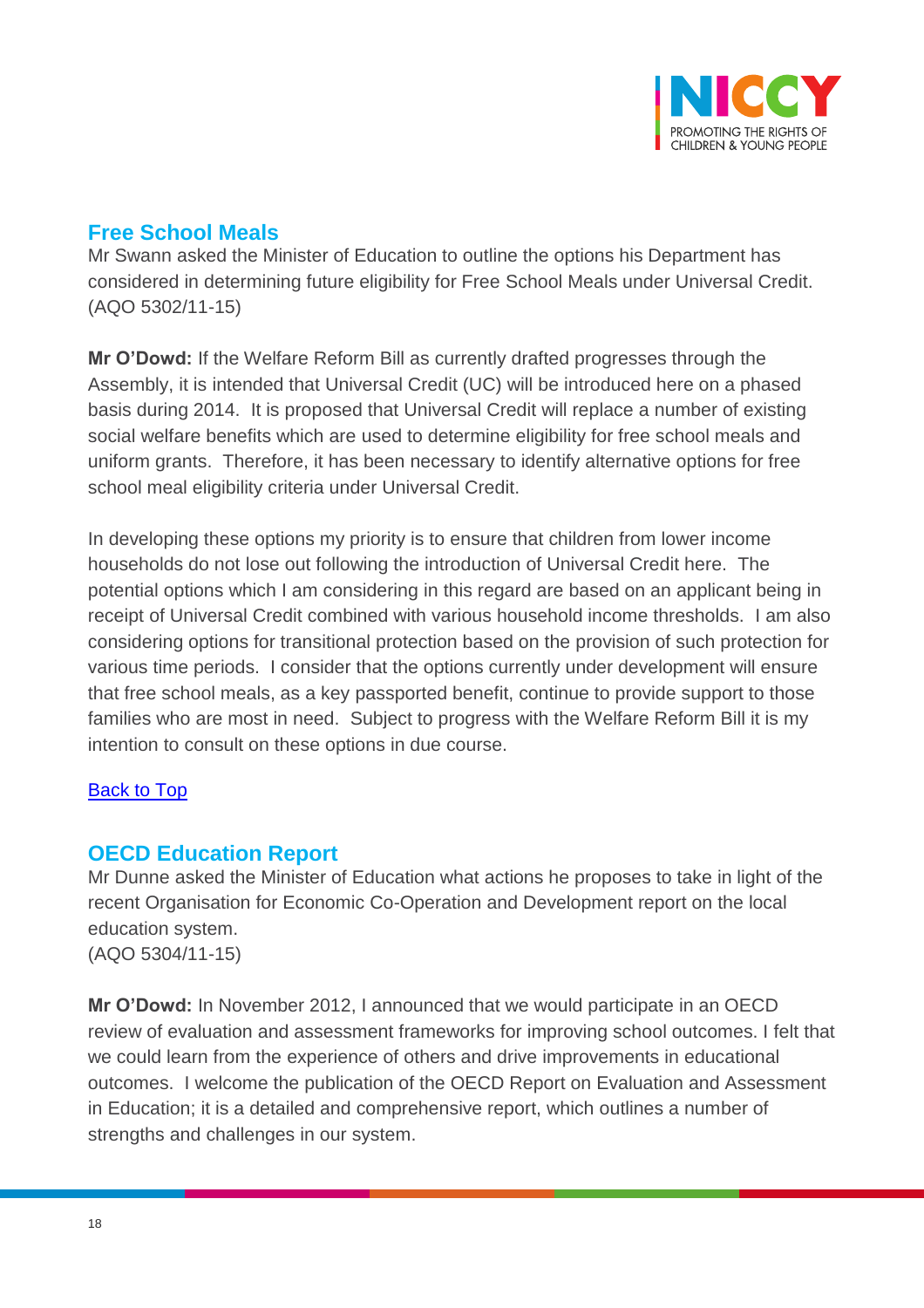

I, along with other education stakeholders, will be giving careful consideration to this report along with the recently published results from the Programme for International Assessment (PISA) 2012 Study. International benchmarking of our education system in this way provides valuable evidence which helps to inform the development of education policies in line with my Ministerial priorities. I intend making a formal statement in due course, on evaluation and assessment, which will include a strategic response to this report and an outline of the future of GCSE and A-Level qualifications here. The statement will set the future direction for qualifications and assessment in the north.

I shall continue to encourage stakeholders to examine the report, and my Department has arranged for a workshop at which one of the authors will be making a presentation and facilitating discussion of the report's findings.

#### [Back to Top](#page-0-0)

## <span id="page-18-0"></span>**Common Funding Formula**

Mr Cree asked the Minister of Education to outline the outcome of the consultation on proposed changes to the Common Funding Formula. (AQO 5305/11-15)

**Mr O'Dowd:** The changes to the Common Funding Scheme (CFS) remain on track for delivery for the new financial year. At the closing date of 25 October, nearly 15,000 consultation responses were received to the main consultation, evidence of real engagement.

A full analysis of those responses is currently underway and I will give careful consideration to the views of all those who responded before making my final decisions. And I will arrange for a consultation summary to be published on the DE website, shared with the Education Committee and placed in the Assembly Library in due course.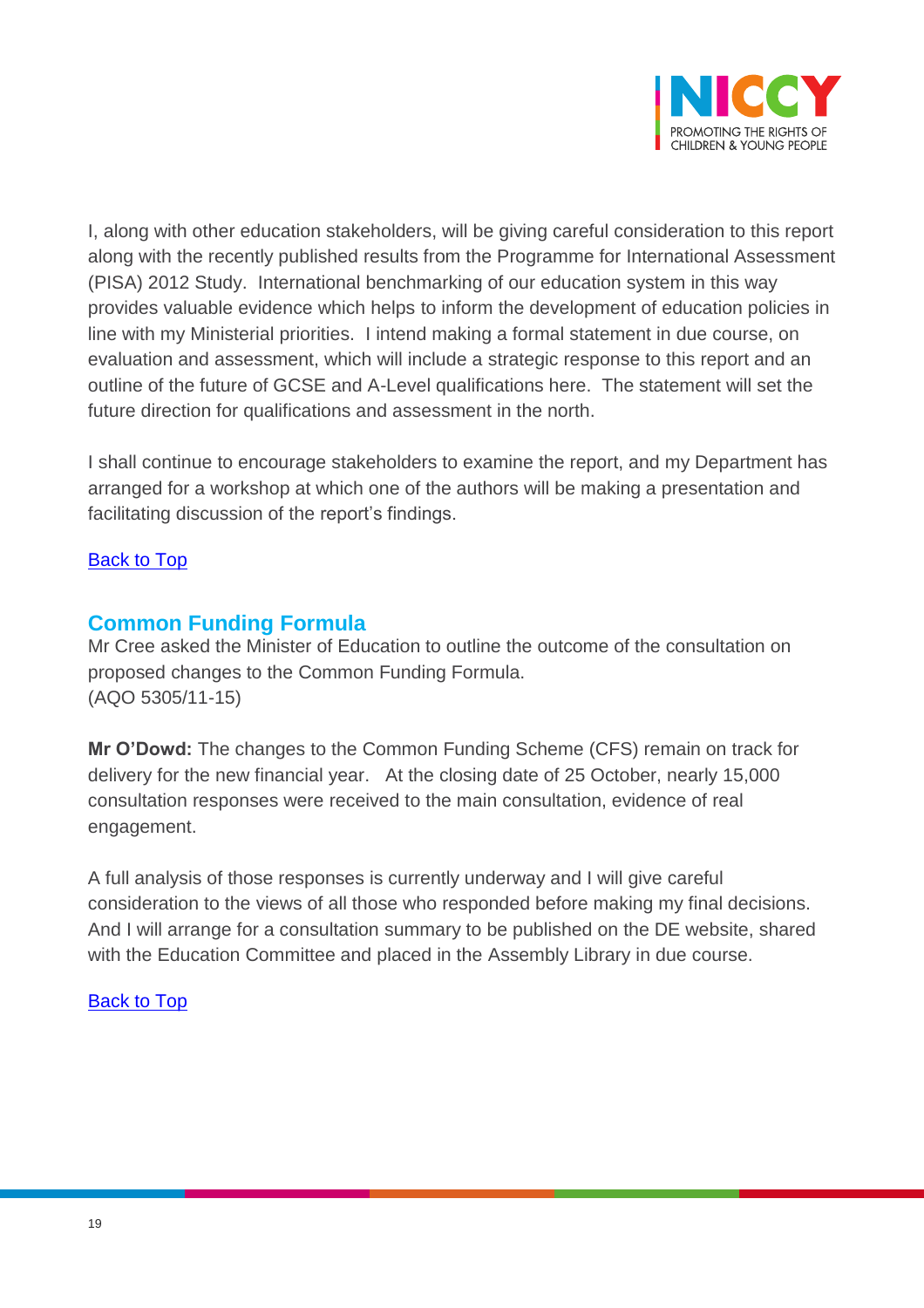

## <span id="page-19-0"></span>**Opportunities for Armed Forces Veterans**

Mr McNarry asked the Minister for Employment and Learning to detail the opportunities his Department has made available to Armed Forces Veterans injured in combat over the past 3 years. (AQW 29356/11-15)

**Dr Farry:** My Department has adopted the Higher Education Scholarship, which was introduced by the coalition Government in October 2010 from academic year 2011/2012. The aim of the scheme is to give the children of those killed in the service of their country a head start in life by giving them the opportunity to gain a higher education qualification.

The scheme will be open to all children for whom the deceased person had legal parental responsibility at the time of death, and biological children born within the 10 months after the death. The scheme is to include those bereaved since 0001 hours on 1 January 1990 and is available in the UK only. The scholarship in Northern Ireland will be set at £7,325 for academic year 2013/2014; this is based on, but not tied to, the sum of tuition fees and maintenance loan.

In cooperation with the Ministry of Defence, my Department will also be introducing the Further and Higher Education Commitment Scheme in Northern Ireland. The Scheme will pay the tuition fees of service leavers who are resident in Northern Ireland when they are studying for a first full level 3 qualification, a first undergraduate or foundation degree, or a first HNC or HND.

My Department is also in discussions with the Ministry of Defence in regard to implementing the Enhanced Learning Credit Scheme in Northern Ireland. The Scheme will give financial help to qualifying service leavers with up to three payments towards the cost of 'higher level learning', namely achieving a qualification at level 3 or above such as an NVQ 3, A-level, HNC, foundation or ordinary degree or equivalent qualification.

Through its Disability Employment Service, my Department provides a range of programmes and services aimed at helping people with disabilities progress towards, move into, and sustain employment. This includes: specialist pre-employment support to help build confidence and prepare the person for work; financial assistance to purchase special aids and equipment; and longer term support to assist with travel to work and other in-work provision to both the disabled employee and their employer, as necessary.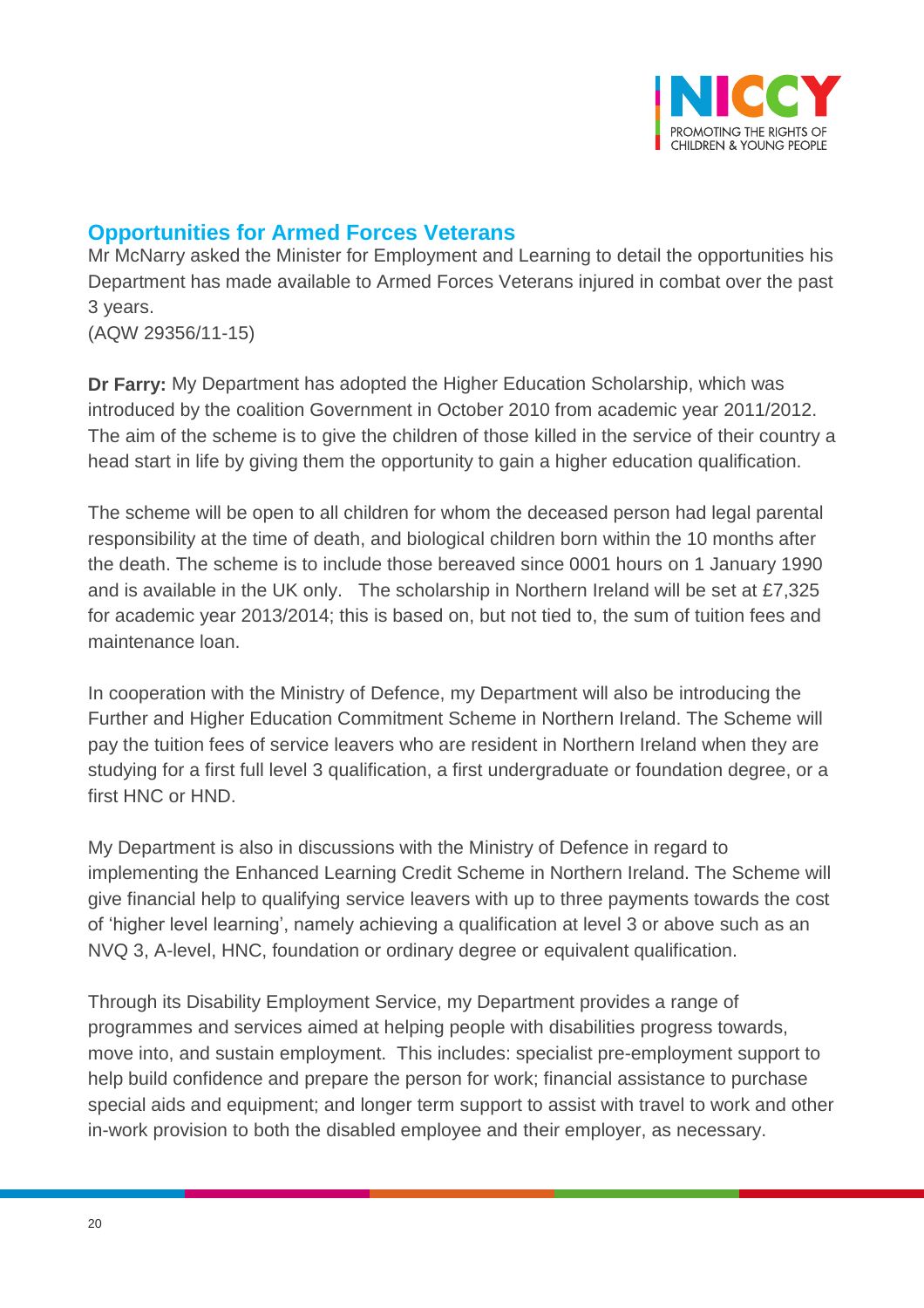

Similar measures are also in place to support persons with disabilities who participate in the Department's training programmes, ApprenticeshipsNI and Training for Success.

#### [Back to Top](#page-0-0)

## <span id="page-20-0"></span>**Reductions in Expenditure in Welfare Reform**

Mr Campbell asked the Minister of Finance and Personnel, pursuant to AQW 28846/11-15, and given the recent statement by the Chancellor of the Exchequer regarding future reductions in expenditure in Welfare Reform, what are the financial implications in addition to the current extra cost of £5 million per month. (AQW 29605/11-15)

**Mr Hamilton (The Minister of Finance and Personnel):** The penalties applied to the Northern Ireland Executive are reflective of the additional costs being incurred by the UK Government as a consequence of welfare policy in Northern Ireland not aligning to that in the rest of the United Kingdom. Whilst the penalty currently stands at £5 million a month, it is expected that this will increase significantly as welfare reforms are rolled out in Great Britain and will reach an estimated £200 million per annum by 2017-18.

The Chancellor of the Exchequer recently indicated that it would be necessary to make further savings in welfare costs after the next General Election. This has the potential to further increase the disparity between welfare systems in Great Britain and Northern Ireland should we not implement similar reforms. As a consequence, the penalties applied to the Northern Ireland Executive would increase.

In addition to the penalties applied by the UK Government, the Northern Ireland Executive will incur significant IT and administrative costs if our welfare system is not aligned to the rest of the United Kingdom.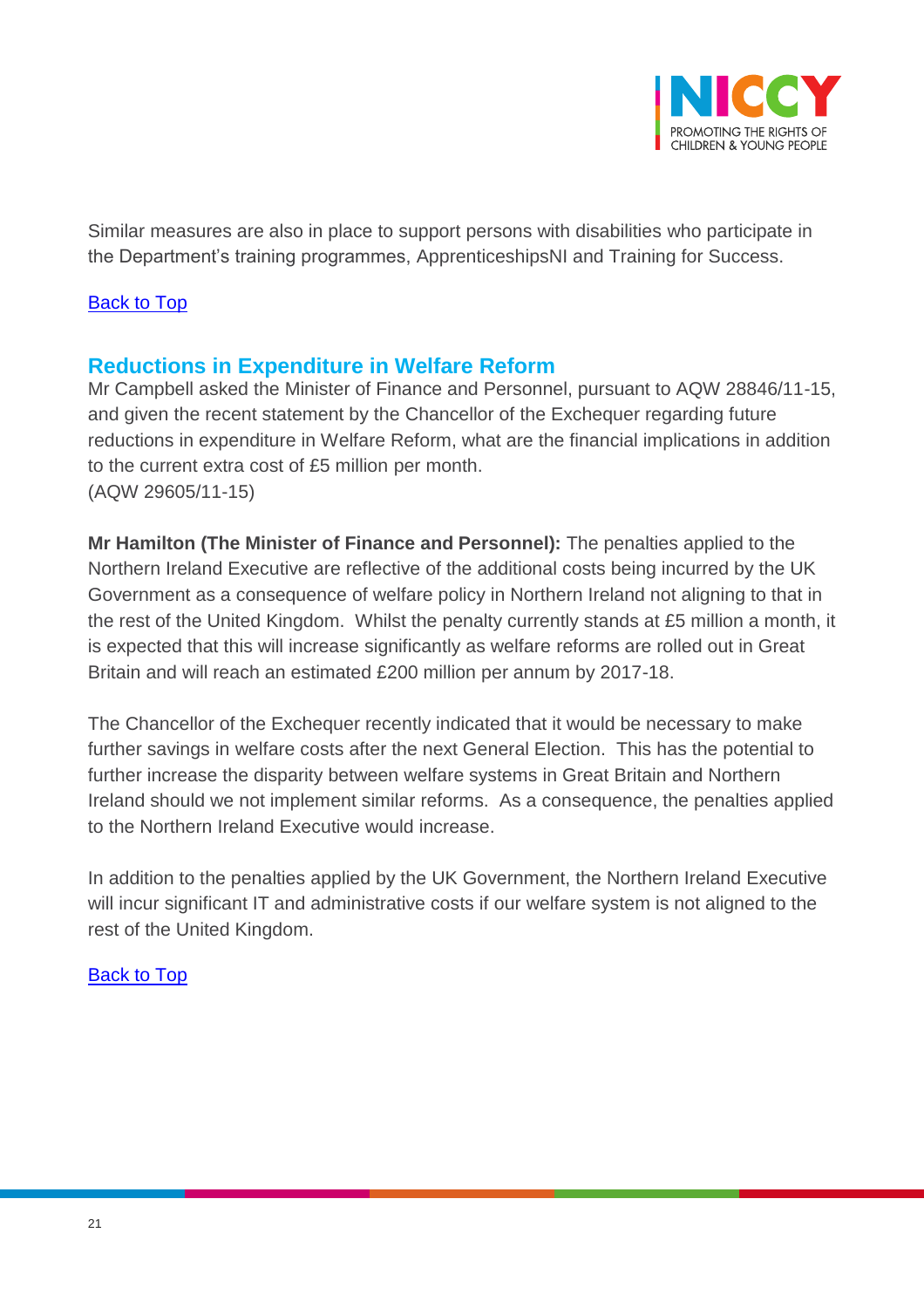

# <span id="page-21-0"></span>**Healthy Start Scheme: Pregnant Women**

Ms Maeve McLaughlin asked the Minister of Health, Social Services and Public Safety whether additional measures can be implemented to ensure pregnant women have access to the Healthy Start scheme. (AQW 29533/11-15)

**Mr Poots**: The Healthy Start Scheme is a nutritional safety net for low-income families. The Scheme is open to those who are at least 10 weeks pregnant or have a child under 4 years old, are in receipt of certain benefits, and have an annual family income of £16,190 or less. All pregnant women under the age of 18 qualify for the Scheme, whether or not they are on benefits.

Information about the availability of Healthy Start is included in leaflets and in online information about benefits and tax credits. Details on Healthy Start are contained in 'The Pregnancy Book' which is supplied to all pregnant women at first booking appointment and 'The Birth to Five Book' which is supplied to all mothers leaving the maternity unit. This information is also available online at www.healthystart.nhs.uk and www.nidirect.gov.uk. My Department continues to actively look for ways of signposting the Scheme and issues regular Information Updates on Healthy Start for Health and Social Care health professionals.

## <span id="page-21-1"></span>[Back to Top](#page-0-0)

## **Definition of Young People**

Mr Agnew asked the Minister of Health, Social Services and Public Safety, pursuant to AQW 29502/11-15, whether the legal definition of young people in the Housing (Northern Ireland) Order 1988, the definition of young people in the Commissioner for Children and Young People Order 2003 or the definition of young people in disability legislation is applicable to the functions of the Children's and Young People's strategic partnership, as outlined in The NI Children and Young People's Plan 2011-14, Appendix 2, Section 2.2. (AQW 29600/11-15)

**Mr Poots:** Section 2.2 (e) of Appendix 2 to The Northern Ireland Children and Young People's Plan 2011-14 specifies that the age group of children and young people addressed by the Children's and Young People's Strategic Partnership (CYPSP) and its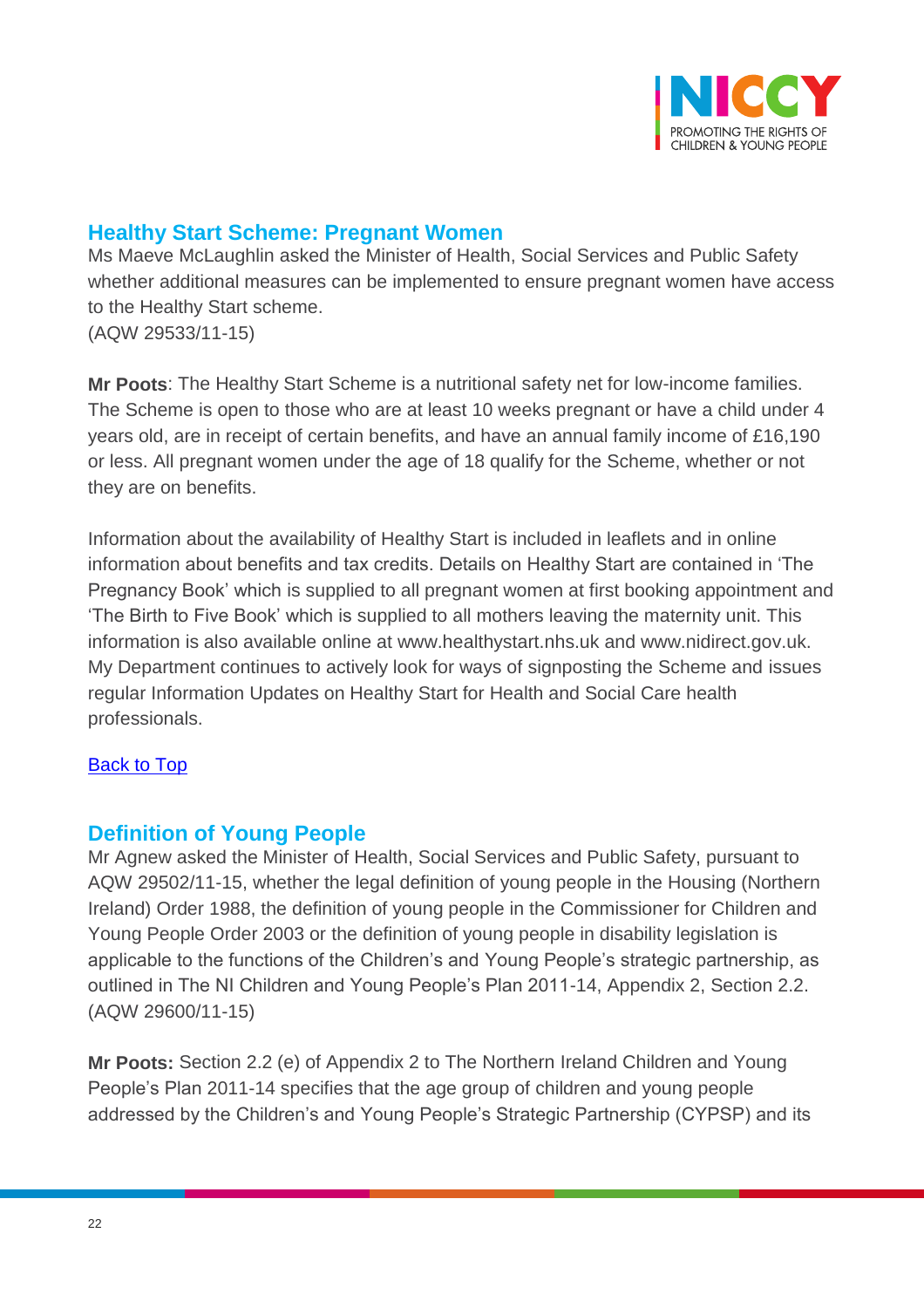

planning groups is 0-18 years, extended for young people who have been Looked After, those who are homeless and those who have a disability.

While section 2.2(e) of the Plan does not specify an upper age limit, it is clear that the CYPSP can and does act on behalf of disabled children, looked after children and those who are homeless beyond age 18. It is possible, therefore, that this is in keeping with the definitions of a young person contained in the legislation cited above, which extend the definition of young person to age 21.

## **[Back to Top](#page-0-0)**

# <span id="page-22-0"></span>**Review of the Allied Health Professional Support for Children and Young People with Statements of Special Educational Needs in Special Schools and Mainstream Education**

Mr McGlone asked the Minister of Health, Social Services and Public Safety to outline the scope of the Review of the Allied Health Professional Support for Children and Young People with Statements of Special Educational Needs in Special Schools and Mainstream Education.

(AQW 29707/11-15)

**Mr Poots**: The initial phase of the review is a scoping exercise which will establish the level of Allied Health Professions (AHP) provision and support for children with special educational needs in special schools and mainstream education. The focus in the first year of the review will be on establishing a baseline of current arrangements, identification of themes and agreeing recommendations for further action. Thereafter, the review will agree a regional model, in partnership with key stakeholders, to ensure that the AHP assessed needs of children are met, irrespective of what school they attend. The AHPs to be considered by this review will include:

- Physiotherapy
- Occupational Therapy
- Speech and Language Therapy
- Dietetics
- Orthoptics; and
- Podiatry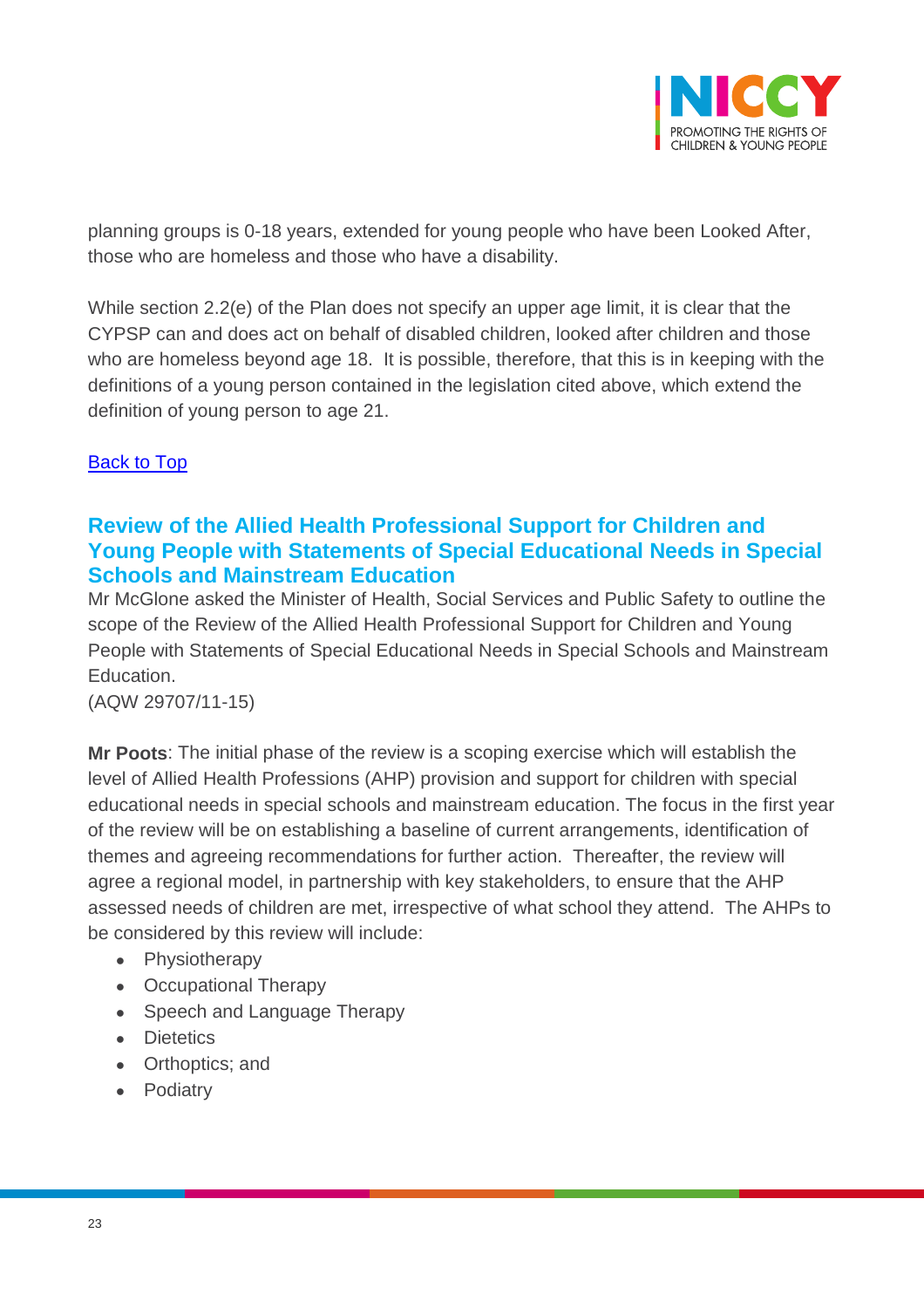

There will also be an opportunity for engagement with representatives from other Allied Health Professions, including those providing music therapy.

## <span id="page-23-0"></span>[Back to Top](#page-0-0)

## **Music Therapy**

Mr McGlone asked the Minister of Health, Social Services and Public Safety whether music therapy is being considered as part of the Review of the Allied Health Professional Support for Children and Young People with Statements of Special Educational Needs in Special Schools and Mainstream Education. (AQW 29708/11-15)

**Mr Poots**: The Review's focus is primarily on the services provided by Occupational Therapy, Speech and Language Therapy, Physiotherapy, Dietetics, Orthoptics and Podiatry for children with Statements of Special Educational Needs. In addition, it has been agreed that there will be an opportunity for engagement with representatives from other Allied Health Professions, including those providing music therapy, who work with children with SEN Statements.

#### [Back to Top](#page-0-0)

## <span id="page-23-1"></span>**Family Fund: Funding**

Mr P Ramsey asked the Minister of Health, Social Services and Public Safety, given the demand for support from the Family Fund, what plans he has to increase the funding avaialble.

(AQW 29741/11-15)

**Mr Poots:** Through funding support of £1.57m provided by my Department to the Family Fund in 2012/13, almost 3000 families in Northern Ireland with disabled children were helped.

<span id="page-23-2"></span>Due to the ongoing financial challenges facing my Department I am currently unable to increase their funding provision. However, DHSSPS officials will be meeting with the Family Fund in the near future to further discuss this issue and how best it can help support families in NI. [Back to Top](#page-0-0)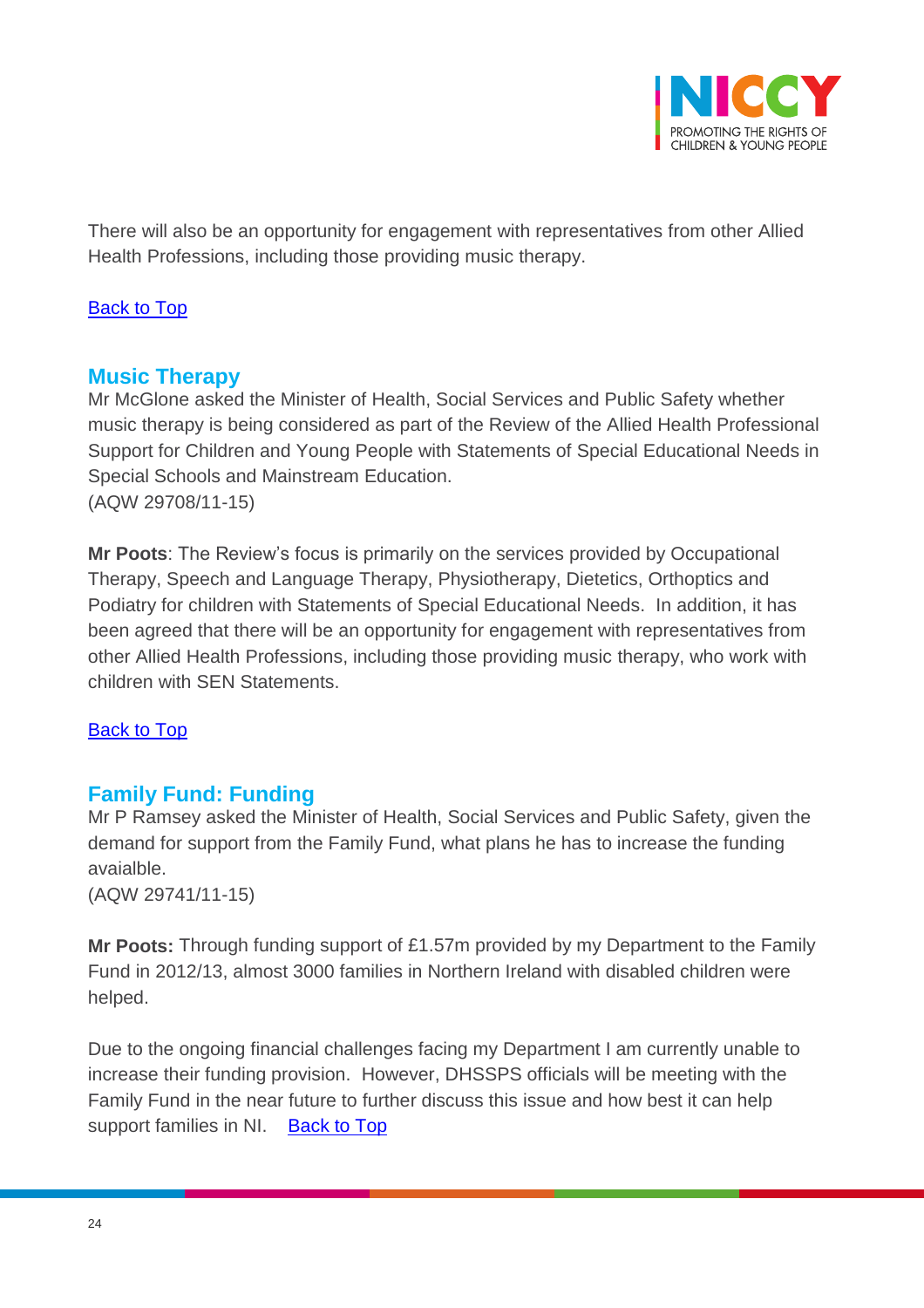

# **Domestic Abuse Bill**

Lord Morrow asked the Minister of Justice whether he will bring Northern Ireland in line with the UK in relation to the proposed Domestic Abuse Bill, and if so, when and by what legislation he intends to progress this. (AQW 29525/11-15)

**Mr Ford:** I am aware of a proposed Domestic Abuse bill which, if introduced, would make domestic abuse a specific offence in England and Wales carrying a sentence of up to 14 years in prison. My officials will liaise with colleagues in the Home Office throughout the passage of the Bill in Westminster and will share developments with the Regional Strategy Group on Domestic and Sexual Violence. The Regional Strategy Group's views will then inform any decision by me on the introduction of similar legislation into Northern Ireland.

## [Back to Top](#page-0-0)

## <span id="page-24-0"></span>**Universal Credit**

Mr Copeland asked the Minister for Social Development to detail the cost to his Department to date, of preparing for the introduction of Universal Credit. (AQW 29478/11-15)

**Mr McCausland (The Minister for Social Development):** The Northern Ireland Universal Credit Programme was established in May 2011. The costs incurred in running this Programme are set out below (to the nearest £100k):

- £1.9m in 2011/12 financial year.
- £4.5m in 2012/13 financial year.
- £4m to 30 November in the 2013/14 financial year.